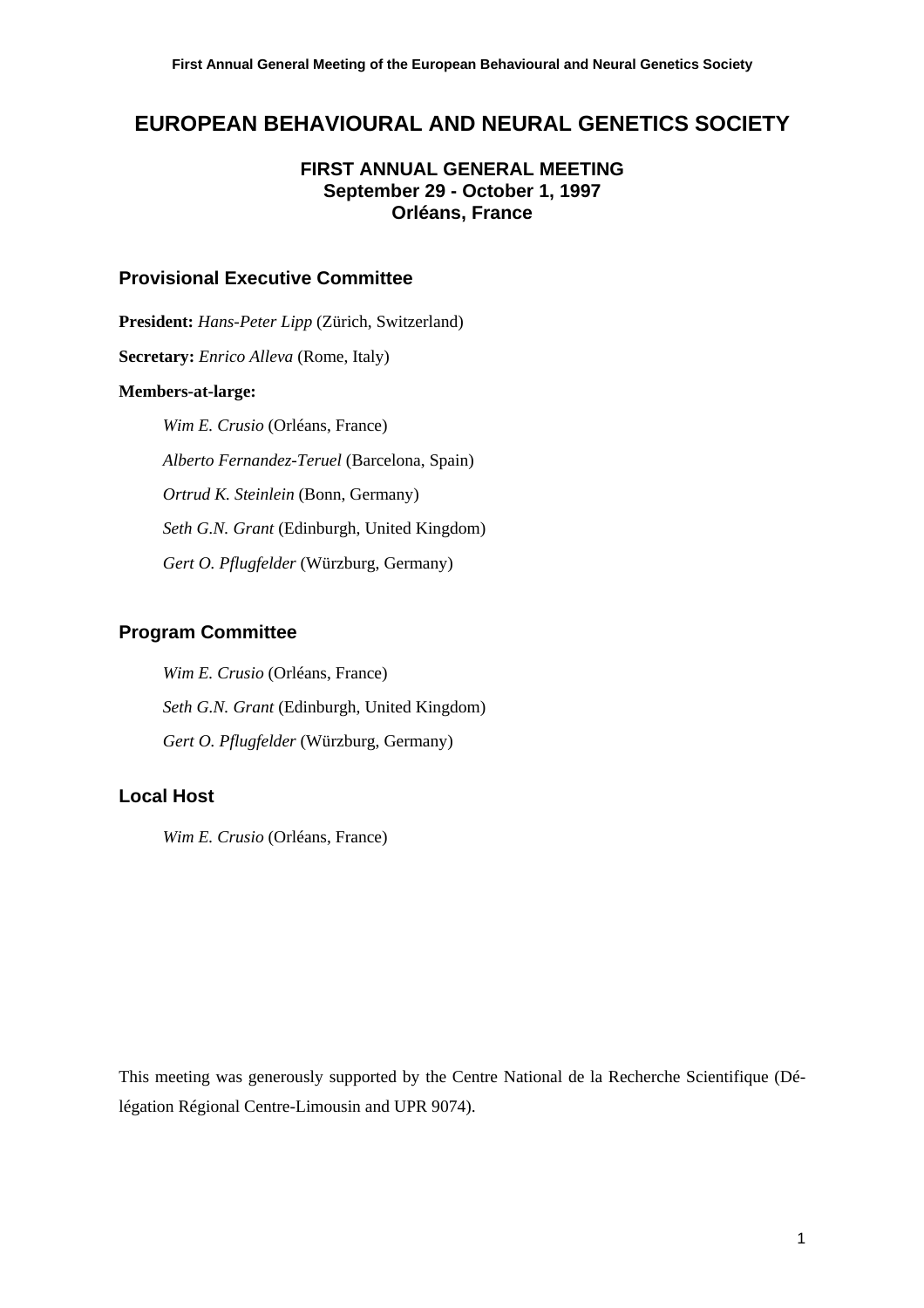# **Program**

# **Monday, September 29, 1997**

#### **8.00-17.30 Registration**

*14.00 Symposium "Ethics". Chairs: D.J. Nash (USA) and W.E. Crusio (Orléans, France). Joint Session with the Third French-American Symposium on Heredity, Nervous System and Behavior.* 

14.00-14.45 L. Muir (Canada). Wrongful sterilization: A case history.

14.45-15.30 J. Beckwith (Boston, USA). Genetics and human behavior: Lessons from the human genome project.

#### **15.30-16.00 Coffee Break/Poster session**

16.00-16.45 W.D. Missouri (USA). Genetic information and society's right to privacy: New challenges for the courts in the twenty-first century.

16.45-17.30 General Discussion

#### **20.00 Banquet**

# **Tuesday, September 30, 1997**

#### **8.00-17.30 Registration**

#### *8.30-8.40 Opening session*

*8.40-10.30 Symposium "Practical solutions for the genetic background problem in knockout mice". Chair: H.-P. Lipp (Zürich, Switzerland).* 

8.40-9.00 H.-P. Lipp (Zürich, Switzerland). Targeted disruption or genetic background: A practical solution to the flanking allele problem in behavioral testing of knockout mice.

9.00-9.20 F. Tronche, C. Kellendonk, Th. Mantamadiotis, K. Anlag, and G. Schütz (Heidelberg, Germany). Analysis of glucocorticoids signaling by conditional mutations of the murine glucocorticoid receptor and CREB genes.

9.20-9.40 R. Gerlai (South San Francisco, USA). Protein targeting: An alternative approach to gene targeting.

9.40-10.00 L. Ricceri, A. Usiello, G. Calamandrei, and J. Berger-Sweeney (Rome, Italy). Methodological caveats for the study of ontogeny of learning in genetically altered mice.

#### **10.00-10.30 Coffee Break/Poster session**

*10.30-12.00 Symposium "Neurogenetics of Olfaction". Chairs: T. McGuire (Piscataway, USA) and J. Carlson (New Haven, USA).* 

10.30-11.00 P. Nef (Geneva, Switzerland). Additional role(s) for the odorant receptor proteins?

11.00-11.30 T. Sarafi, S. Daniels, Y. Qian, and P. Sengupta (Waltham, USA). Development and function of the chemosensory system in *C. elegans.*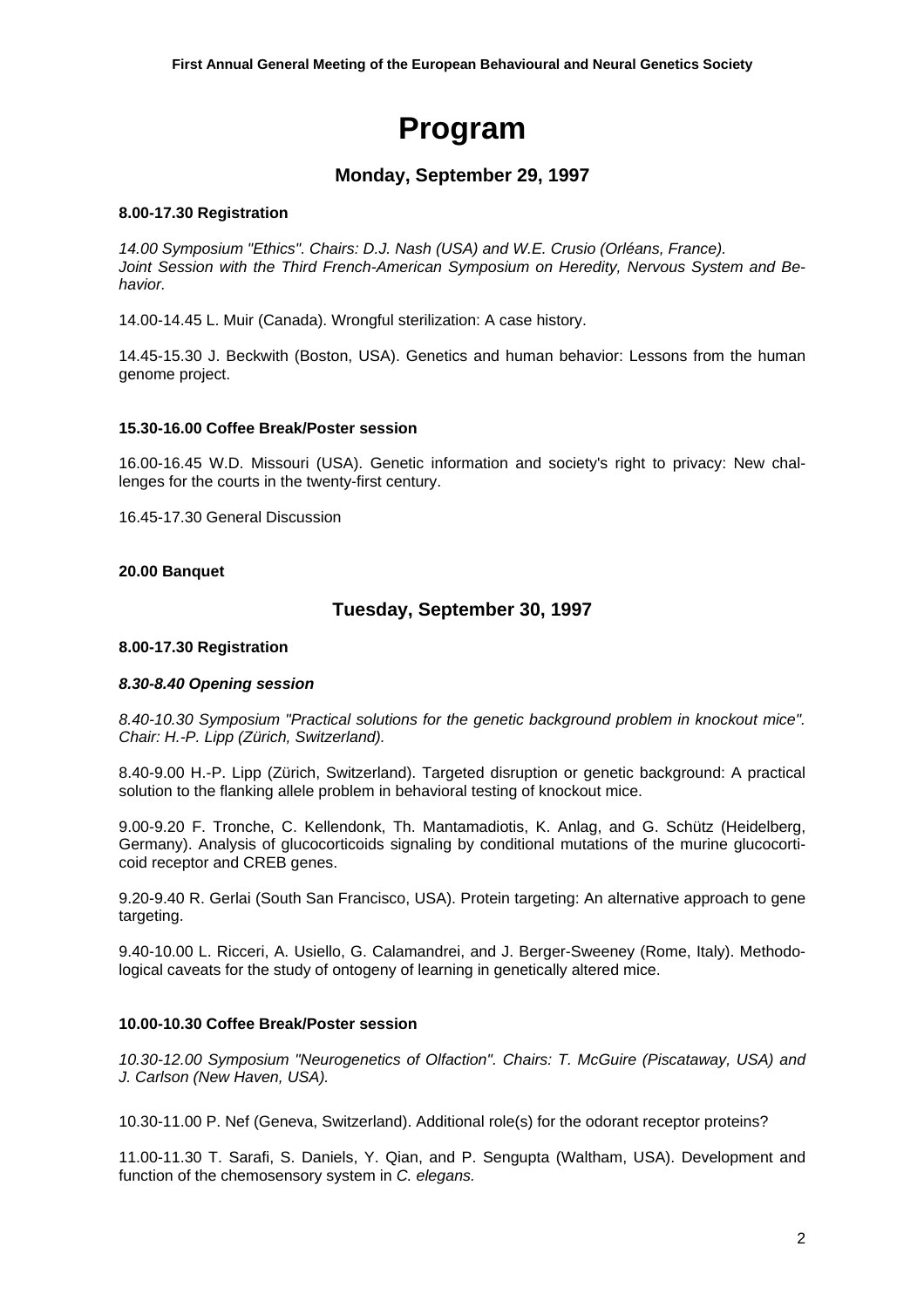11.30-12.00 J. Carlson, P. Clyne, and M. deBruyne (New Haven, USA). Olfaction in *Drosophila*.

#### **12.00-12.45 Poster session**

#### **12.45-14.00 Lunch break**

*14.00-15.30 Contributed papers. Neurogenetic bases of behavior. Chair: G. Pflugfelder (Würzburg, Germany).* 

14.00-14.20 J.-R. Martin and M. Heisenberg (Würzburg, Germany). The effect of mushroom-body on locomotor activity in *Drosophila.* 

14.20-14.40 M. Nakajima, A. Inui, and L.C. Samuelson (Kobe, Japan). Anxiety-like behavior is modulated by long-term over-expression or transient administration of neuropeptide Y in the mouse brain.

14.40-15.00 G.O. Pflugfelder (Würzburg, Germany). Genetic lesion in *Drosophila* behavioral mutants.

15.00-15.20 N.K. Popova (Novosibirsk, Russia). Central serotonin and genetically defined strategy of defensive behavior.

15.20-15.30 General Discussion.

#### **15.30-16.00 Coffee Break/Poster session**

*16.00-17.30 Contributed papers. Neurobehavioral characteristics of genetically modified organisms. Chair: S.G.N. Grant (Edinburgh, UK).* 

16.00-16.30 L. Webster, S. Nada, and S.G.N. Grant (Edinburgh, UK). Analysis of synaptic plasticity using gene targeting: Interactions between tyrosine kinases and an NMDA receptor multiprotein complex.

16.30-17.00 L. de Acetis, G. dell'Omo, I. Poletaeva, M. Pleskacheva, H.-P. Lipp, and E. Alleva (Rome, Italy). Agonistic encounters in seminaturalistically- and laboratory-housed prionless and wildtype mice.

17.00-17.30 K.M. Frick, L.A. Burlingame, R.L. Neve, and J. Berger-Sweeney (Wellesley, USA). Age- and sex-dependent spatial memory deficits in mice overexpressing the C100 fragment of the amyloid precursor peptide.

#### **17.30-18.00 Break/Poster session**

18.00-19.00 Business meeting.

# **Wednesday, October 1, 1997**

*8.30-12.05 Symposium "Behavioral and neurochemical responses to stress and drugs of abuse in lines of rats genetically selected for rapid versus poor acquisition of active avoidance". Chairs: O. Giorgi (Cagliari, Italy) and A. Fernandez-Teruel (Barcelona, Spain).* 

8.30-8.40 O. Giorgi (Cagliari, Italy). Introductory remarks. What can we learn from genetically selected animals?

8.40-9.05 Th. Steimer, P. Driscoll, and P.E. Schulz (Geneva, Switzerland). The Roman High- (RHA/Verh) and Low-(RLA/Verh) Avoidance rat lines/strains as a potential model for studying the etiology and pathophysiology of human anxiety and mood disorders.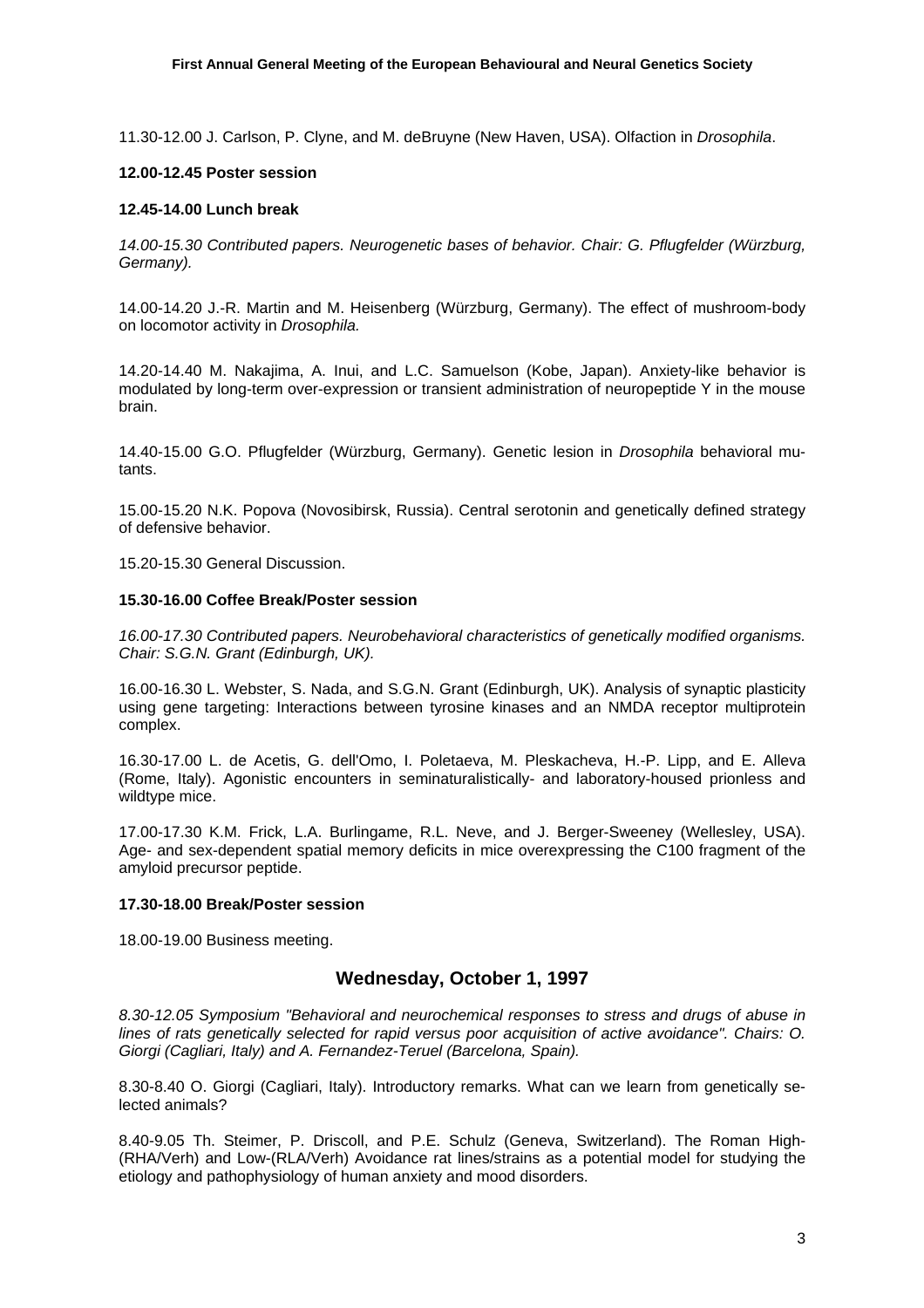9.05-9.30 F.R. Brush (West Lafayette, USA). Adrenal morphology and physiology as genetic correlates of phenotypic difference in avoidance learning in rats of the Syracuse strains.

9.30-10.00 A. Python, Th. Steimer, P. Driscoll, and Z. de Saint Hilaire (Geneva, Switzerland). Roman High-(RHA/Verh) and Low-(RLA/Verh) Avoidance rats differ in 24 hr-EEG sleep patterns: A model for human sleep disorders associated with anxiety and/or depression?

#### **10.00-10.30 Coffee break/Poster session**

10.30-10.55 A. Fernandez-Teruel, A. Tobena, and R.M. Escorihuela (Barcelona, Spain). Environmental factors induce dramatic changes in emotionality/ anxiety- and novelty/reward seekingrelated behaviors in Roman/Verh rats.

10.55-11.20 F.J. Beaugé (Créteil, France). Ethanol consumptive behavior in Roman High- and Low-Avoidance (RHA/RLA) rats.

11.20-11.45 M.G. Corda, V. Valentini, and G. Piras (Cagliari, Italy). Ethanol intake and preference in Roman High-Avoidance and Low-Avoidance Rats: Behavioral and brain microdialysis studies.

11.45-12.00 O. Giorgi, G. Carboni, and V. Frau (Cagliari, Italy). Recent findings on the behavioral and neurochemical responses to stressors and psychostimulants in Roman High-Avoidance and Low-Avoidance Rats.

12.00-12.05 A. Fernandez-Teruel (Barcelona, Spain). Concluding remarks.

#### **12.05-12.45 Poster session**

**12.45-14.00 Lunch break**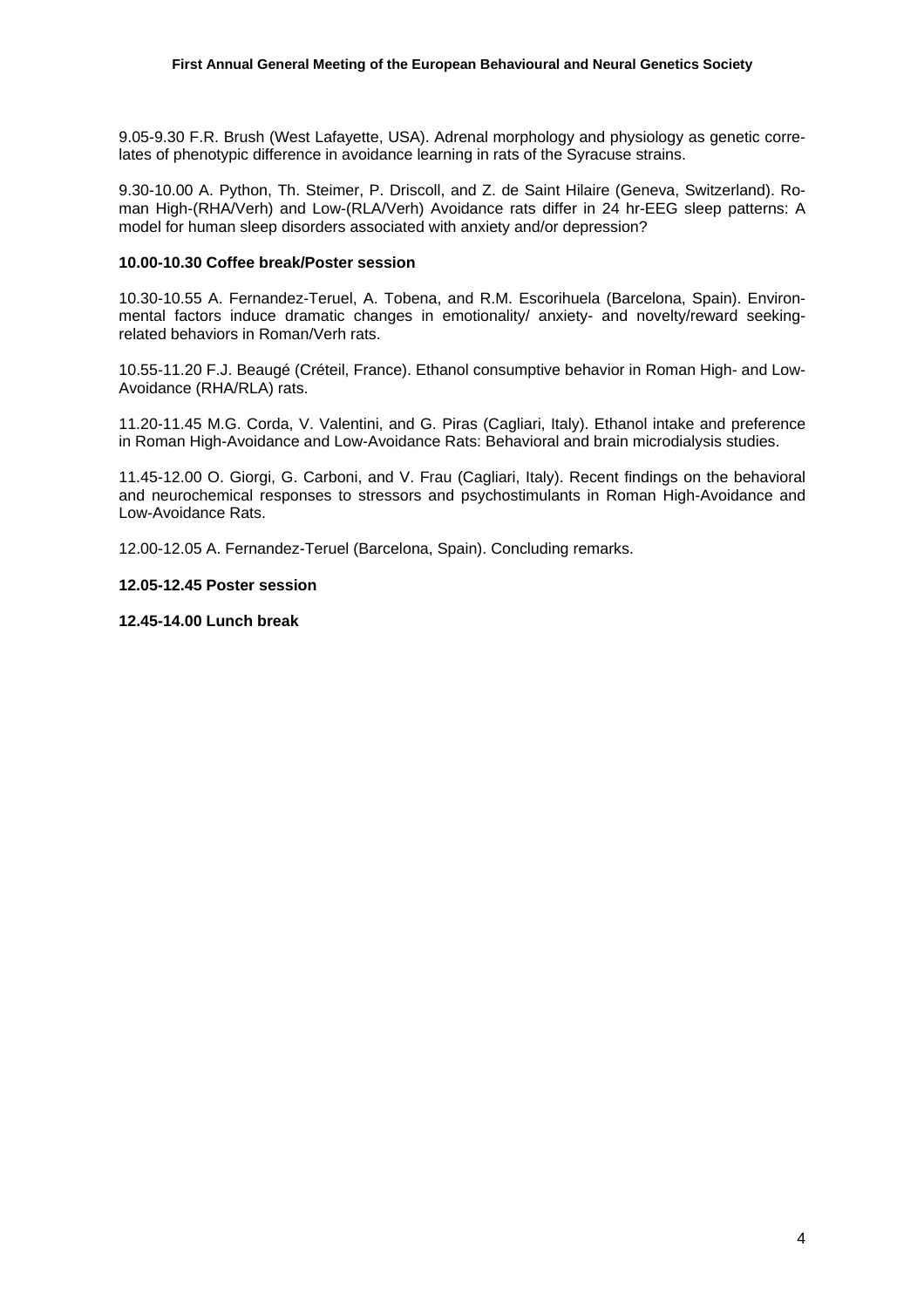# **POSTERS**

- 1. R.S. Ackley and D.J. Nash (Greeley, USA). Genetic and acquired cochlear pathologies in laboratory animals.
- 2. M. Balakireva, R.F. Stocker, N. Gendre, and J.-F. Ferveur (Orsay, France). *Voila*: A new *Drosophila* courtship mutant that affects the nervous system.
- 3. C. Belzung and A.M. Leguisquet (Tours, France). Flumazenil induces anxiolytic effects in BALB/c and not in C57BL/6 mice.
- 4. C. Chabert and P.L. Roubertoux (Orléans, France). Correlations between genes included in Down Syndrome Region (human chromosome 21) and learning in transpolygenic mice.
- 5. F. Cirulli, L. De Acetis, M. Bianchi, V. Poli, A.E. Panerai, and E. Alleva (Rome, Italy). Behavioral analysis of interleukin-6 overexpressing or knock out mice during agonistic encounters.
- 6. W.E. Crusio and H. Schwegler (Orléans, France). Hippocampal involvement in spatial and nonspatial radial maze learning in inbred mice.
- 7. S.G. Doronkin and L.I. Korochkin (Moscow, Russia). Molecular analysis of the ecs gene (Ecdysterone Sensitivity) of *Drosophila virilis*.
- 8. A.L. Doyen, M. Carlier, P.L. Roubertoux, and I. Le Roy (Orléans, France). QTL analysis on exploratory behavior in  $F_2$  mice from two inbred strains, C57BL/6JBy and NZB/BINJ.
- 9. L. Erlenmeyer-Kimling, V. Hrabak-Zerjavic, V. Folnegovic-Smalc, S. Ivezic, Z. Folnegovic, V. Ljubimir, J. Endicott, C. Gilliam, and J. Knowles (New York, USA). Genetic linkage study of schizophrenia: Croatian-US collaboration.
- 10. P.-V. Guillot, R. Quinney, P.H. Glenister, S. Kersher, Y. Boyd, and M. Lyon (Harwell, UK). Genetic mapping of the doublefoot *(Dbf)* mutation.
- 11. R.A. Hensbroek, M. Verhage, and B.M. Spruijt (Utrecht, The Netherlands). Impaired secretion in the *Munc18-1* gene-dose mutant mice leads to changes in open field behavior.
- 12. D.M. Jackson (Atlanta, USA). Behavior-genetic analysis and the African-American community: Objective science or voodoo genetics.
- 13. J.-M. Jallon, M. Ait-Said, N. Chamont, A. Komatsu, and S. Birman (Orsay, France). Biogenic amines affect both sexual behavior and cuticular pheromones of *Drosophila melanogaster.*
- 14. A.I. Kim, L.G. Romanova, N.I. Romanova, and E.A. Soubocheva (Moscow, Russia). Behavioral investigation in Drosophila melanogaster mutant lines (gene *flamenco*).
- 15. R. Lalonde, M. Dubois, C. Strazielle, and J. Eyer (Rouen, France). Neurobehavioral evaluation of *NFH-LacZ* transgenic mice.
- 16. I. Le Roy, F. Perez-Diaz, M. Navet, and P.L. Roubertoux (Orléans, France). Co-detection of QTLs for cerebellar patterns of foliation (CPF) and hind limb coordination in mice.
- 17. I. Le Roy, F. Perez-Diaz, and P.L. Roubertoux (Orléans, France). Quantitative Trait Loci (QTLs) linked to sucrose octoacetate (SOA) consumption in mice.
- 18. F. Maarouf, P.L. Roubertoux, and M. Carlier (Orléans, France). Substitution of mitochondrial DNA (mtDNA) and laterality in mice.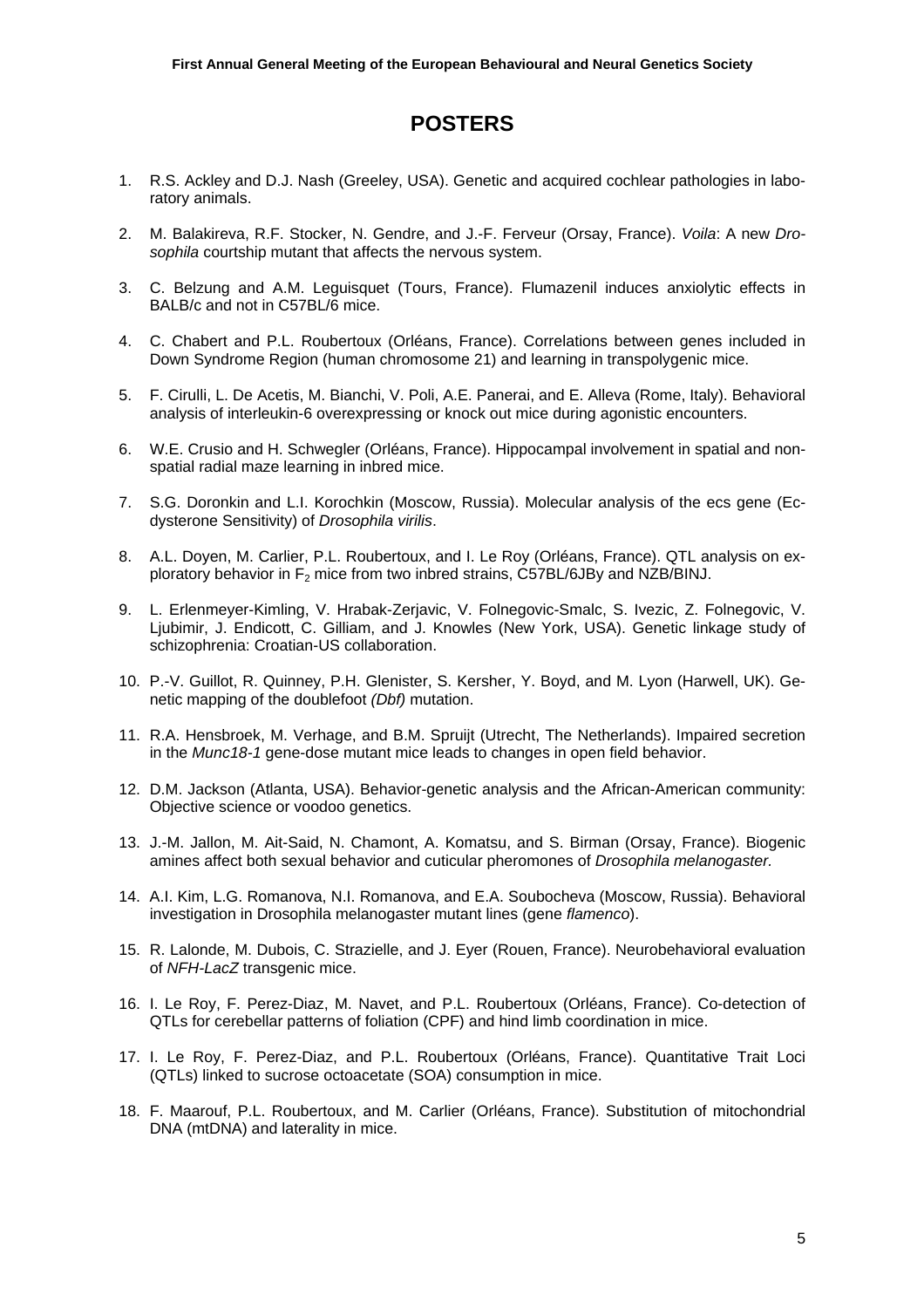- 19. C.C.G. Marican, L.F. Maarouf, F. Sluyter, W.E. Crusio, and P.L. Roubertoux (Orléans, France). Mitochondrial DNA effects on spatial memory and the intra- and infrapyramidal mossy fiber terminal fields of the hippocampus.
- 20. D. Moechars, I. Dewachter, K. Lorent, and F. Van Leuven (Leuven, Belgium). Expression of mutant and native human amyloid precursor protein in transgenic mouse brain.
- 21. A.P. Monaghan, D. Bock, P. Gass, A. Schwäger, D.P. Wolfer, H.-P. Lipp, and G. Schütz (Heidelberg, Germany). Aggressive behavior and defective limbic system in mice lacking the *tailless* gene.
- 22. S. Mortaud, E. Donzes-Darcel, P.L. Roubertoux, and H. Degrelle (Orléans, France). Murine steroid sulfatase gene expression in the brain during postnatal development and adulthood.
- 23. D.J. Nash, R.S. Ackley, and L. AI-Ani (Fort Collins, USA). Genetic and environmental effects on the incidence of neural tube defects in mice.
- 24. L. Rondi-Reig, Y. Lemaigre-Dubreuil, D. Müller, A. Lohof, J.C. Martinou, N. Delhaye-Bouchaud, J. Caston, and J. Mariani (Paris, France). Cognitive impairment in Hu-bcl-2 transgenic mice with surnumerary CNS neurons.
- 25. D. Santucci, E. Alleva, E. Carlson, A. Micera, and L. Aloe (Rome, Italy). Substance P levels in the CNS and peripheral tissue of SOD-1 transgenic mice.
- 26. D. Santucci, J. Kilbridge, D.M.Holtzman, E. Alleva, W.C. Mobley, and C. Epstein (Rome, Italy). Characterization of the behavior and CNS in partially trisomy 16 mice.
- 27. O.B. Simonova, S.F. Petruk, I.V. Jagaeva, and L.I. Korochkin (Moscow, Russia). Analysis of a new trans-regulatory locus in *Drosophila*.
- 28. C.L. Smith, N. Broude, S. Mapel, Y. Shevchenko, M. Lewis, and J. Graber (Boston, USA).Targeted genomic and conventional differential display: analyzing monozygotic twins discordant for schizophrenia.
- 29. I.A. Spitsyna and T.I. Duka (Dniepropetrovsk, Ukraine). NCAM and GFAP distribution in brains of stressed rats with different alcohol tolerance.
- 30. S.T. Sweeney, R. Auburn, P. Deak, D.M. Glover, and C.J. O'Kane (Cambridge, UK). Screening for embryonic paralytic mutants.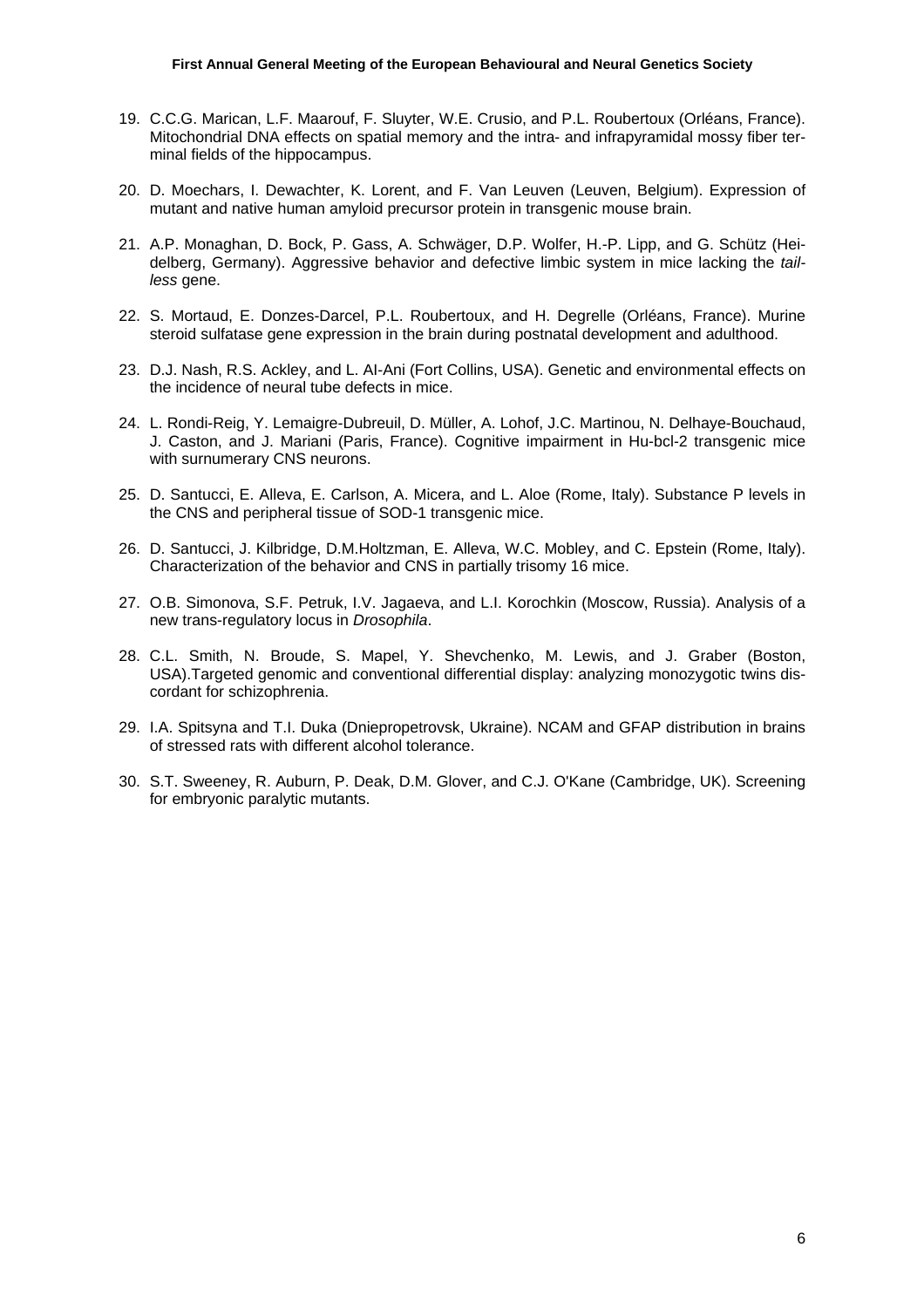L. de Acetis<sup>1</sup>, G. dell'Omo<sup>1</sup>, I. Poletaeva<sup>2</sup>, M. **Pleskacheva<sup>2</sup>, H.-P. Lipp<sup>3</sup>, and E. Alleva<sup>1</sup>. Agonistic encounters in seminaturalistically- and laboratory-housed prionless and wildtype mice4 .** 

 Fighting pairs of prionless, heterozygous and wildtype mice housed in two different conditions have been used to investigate possible alterations in aggressive behavior due to genetic background or environment. Twenty experimental male subjects were trapped from a colony containing wildtype mice and animals homozygous and heterozygous for disrupted *PrP* genes, living under semi-naturalistic condition (large outdoor pens, more than 300 m<sup>2</sup>, western Russia, Bubonizi). Fifteen male mice came from a control colony of mice housed in a standard laboratory facility at the Univ. Moscow. Matched normal opponents (from the laboratory colony and same-weight) and experimental subjects were isolated for 9 days before being tested for aggressive behavior in clean home cages. Behavior of the mice from both conditions were videotaped during the 1st, 3rd, and 5th of 5 agonistic encounters, lasting 15 minutes. Genotyping had to be done after the experiments.

 The number of homozygous prionless mice was too small to make statistical comparisons of aggressive behavior. A clear difference emerged when comparing the former housing condition of the animals. Mice housed in the laboratory showed a significant increase in offensive components of agonistic behavior when compared with mice housed in seminaturalistic setting. Frequency and duration of elements such as attacks, upright offensive postures, tail rattling, etc., were higher in the first group, while the latter showed a higher frequency of defensive elements (upright defensive posture, and flight) and enhanced social behavior (push under, sniffing, allogrooming and social rest). Moreover, the latency to the first attack was at least four-fold longer in the feralized mice.

 The reason for the reduced aggressiveness of the feralized mice remains to elucidated. However, since outdoor pens are dominated by a few aggressive males, it is likely that the random sample included mainly male mice which had already experienced defeat.

<sup>1</sup>Behavioural Pathophysiology Section, Lab. Fisiopatologia di Organo e di Sistema, Istituto Superiore di Sanita, Viale Regina Elena, 299, I-00161 Roma, Italy, <sup>2</sup>Biology Dept. Lomonossov Moscow State University, Vorobjevi Gori Street, and <sup>3</sup>Institute of Anatomy, Univ. Zurich-Irchel, Winterthurerstrasse 190, CH-8057 Zurich, Switzerland. <sup>4</sup>Supported by Swiss National Science Foundation 31- 46691.96

# R.S. Ackley<sup>1</sup> and D.J. Nash<sup>2</sup>. Genetic and **acquired cochlear pathologies in laboratory animals.**

 Study of cochlear pathologies in human patients is limited to indirect observation. Therefore, developing animal models for study of human inner ear disorders provides basic information on the mechanism of hearing loss. To this end, laboratory animals with genetic and acquired cochlear damage were studied.

*Genetic Hearing Loss.* Microphthalmic white (*Miwh/Miwh*) genetic defect is known to produce deafness, and may be an animal model for study of Waardenburg Type 11 Syndrome. The mechanism of hearing loss is not well understood in either the animal model or the human condition. Twenty-four mice from microphthalmic litters were studied. Auditory evoked potential (AEP) measurements were made to determine normal hearing in normal litter mates ( $n = 8$ ), moderate hearing loss in heterozygotes  $(n = 8)$  and deafness in mutant mice  $(n = 8)$ . Cochlear histology and scanning electron microscopy (SEM) identified locus of hair cell damage. Interestingly, measurable hearing and intact hair cells occurred in 21-28 day old mutant mice.

*Noise Induced Hearing Loss.* Guinea Pigs were tested using AEP procedures pre and post noise exposure. Broad-band noise was presented for 30, 45 or 100 minutes. Hearing threshold changes were recorded and SEM studies identified locus of hair cell damage. Results indicate that noise exposure of 100 minutes produces extensive cochlear damage.

*Perilymph Fistula.* Guinea Pigs were tested using AEP procedures pre and post experimentally induced perilymph fistula, a known cause of Meniere's disease. A change in electrophysiology occurred reliably after decrease in perilymph volume. SEM studies identified hair cell damage pattern which mimics mild noise exposure.

<sup>1</sup>Univ. Northern Colorado, Greeley, CO, USA.<sup>2</sup>Colorado State University, Ft. Collins, CO, USA

#### **M. Balakireva<sup>1</sup>, R.F. Stocker<sup>2</sup>, N. Gendre<sup>2</sup>, and J.-F. Ferveur<sup>1</sup> .** *Voila***: A new** *Drosophila* **courtship mutant that affects the nervous system.**

In *Drosophila melanogaster*, the PGAL4 transposon induces the *Voila1* allele with different behavioral phenotypes. Homozygous *Voila1/1* flies of both sexes rarely reach adulthood and die between second instar larva and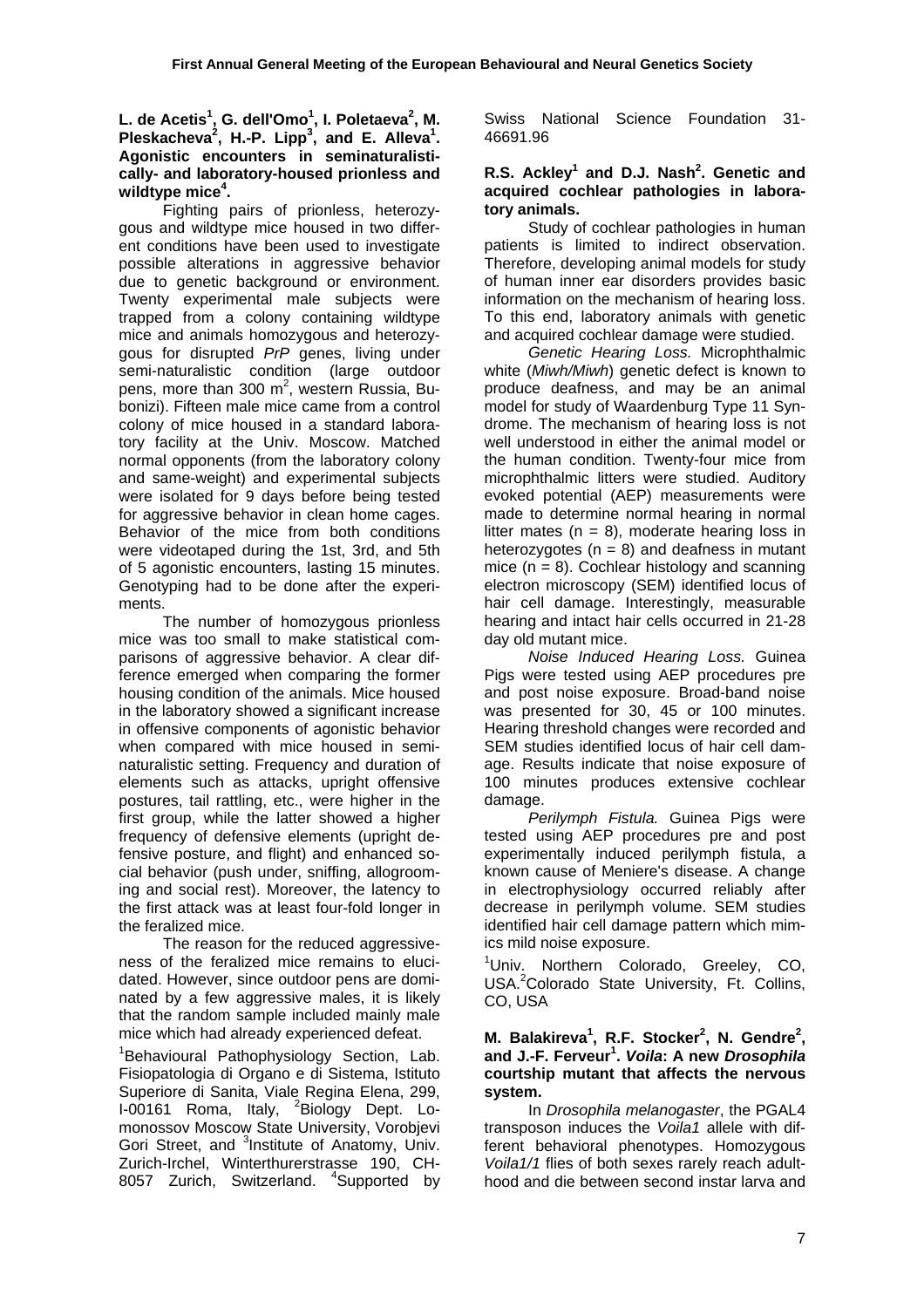late pupa stages. Adult males with a single copy of *Voila1* exhibit a strong bisexual behavior and enhanced locomotor activity while the courtship behavior of *Voila1* females is not affected. When ectopically driving the feminizing transgene *UAS-tra*, *Voila1* drastically decreases male sexual activity without additional behavioral debilitation. These different courtship alterations and the lethality, caused by two copies of *Voila1*, map at the same location as the PGAL4 insertion (86E1-2).

 Voila1 is specifically expressed in the nervous system. In the central nervous system, it is expressed mainly in the mushroom bodies and, to a lesser extent, in the antennal lobes. In the peripheral nervous system, GAL4 expression is almost entirely restricted to the gustatory sensilla.

 The genetics of the behavioral and lethality phenotypes were dissected by means of chromosomal deficiencies and by the remobilization of PGAL4. The multiple behavioral effects of the complex locus *Voila1* are discussed in light of its expression in the nervous system related to its genetic and molecular basis.

<sup>1</sup>URA CNRS 1491, Bât. 446, Univ. Paris-Sud, 91405 Orsay Cedex, France. <sup>2</sup>Inst. Zool., Univ. Fribourg, CH-1700 Fribourg, Switzerland.

## **F.J. Beaugé<sup>1</sup> . Ethanol consumptive behavior in Roman High- and Low-Avoidance (RHA/RLA) rats.**

 The relationship between anxiety disorders and the development of ethanol dependence remains controversial. Roman High-Avoidance and Low Avoidance rat lines which have been selected upon divergent active avoidance behavior seem to display also differential anxiety levels. Anxiety profile of the Roman rats was reevaluated through a punished drinking conflict test and analysis of brain neurotransmitter thought to be involved in anxiety behaviors (such as serotonin) and supported the fact that RLA rats are more emotional and anxious than their RHA counterparts

 To evaluate the possible involvement of emotional reactivity or anxiety in alcohol voluntary intake and emergency of dependence the Roman rats were tested for their alcohol consumption in a free choice situation after or not chronic inhalation of ethanol vapor. This kind of alcoholization is known to induce a craving for ethanol as shown by a large and preferential volitional alcohol intake in heterogeneous populations of regular Wistar rats.

 As previously noted, the RHA rats spontaneously consumed more alcohol than the RLA rats. This difference was even enhanced after inhalation which was found totally ineffective to increase significantly alcohol intake in the RLA rats.

 Differences between the RHA and RLA rats in general activity, in novelty and sensation-seeking behaviors as well as in adaptation or tolerance to some ethanol effects seem more likely to explain alcohol intake and proneness to dependence divergence than their differences in emotional reactivity. The well established and clear-cut resistance of the RLA line to dependence on ethanol deserves further study.

1 Centre de Recherche Pernod-Ricard, Créteil, France.

## **J. Beckwith<sup>1</sup>. Genetics and human behavior: Lessons from the Human Genome Project.**

 Studies in human genetics have been used to argue for specific social policies. Often, the media, politicians and even scientists have proposed that these studies support a deterministic view of human behavior and aptitudes. Yet the evidence for significant genetic contributions to such traits is still problematic. The traditional twin, family, and adoption studies have not fully explored the role of environment and gene-environment interactions in their findings. More recent molecular genetic studies have failed to provide solid evidence for single genes influencing general behavioral traits and aptitudes or even conditions such as schizophrenia and bipolar manic depressive illness. These failures have led to calls for a new paradigm in the field. In addition, progress in the study of a number of human genetic diseases has revealed unexpected complexity in the expression of disease genes. These findings make even less tenable the deterministic representations of genetics. Because of the unwarranted claims for social policy implications of human behavior genetics, researchers in the field should play a role in public discussion of these issues. Examples to be cited include genetics of homosexuality, aggression, cognitive ability and several wellcharacterized genetic diseases.

<sup>1</sup>Dept. Microbiol. and Molec. Genet., Harvard Medical School, 200 Longwood Ave., Boston, MA 02115, USA.

## **C.** Belzung<sup>1</sup> and A.M. Leguisquet<sup>1</sup>. Flu**mazenil induces anxiolytic effects in BALB/c and not in C57BL/6 mice.**

 In several animal models of anxiety; BALB/c mice have been described as emotional when compared to animals of other strains such as the C57BL/6. This increase of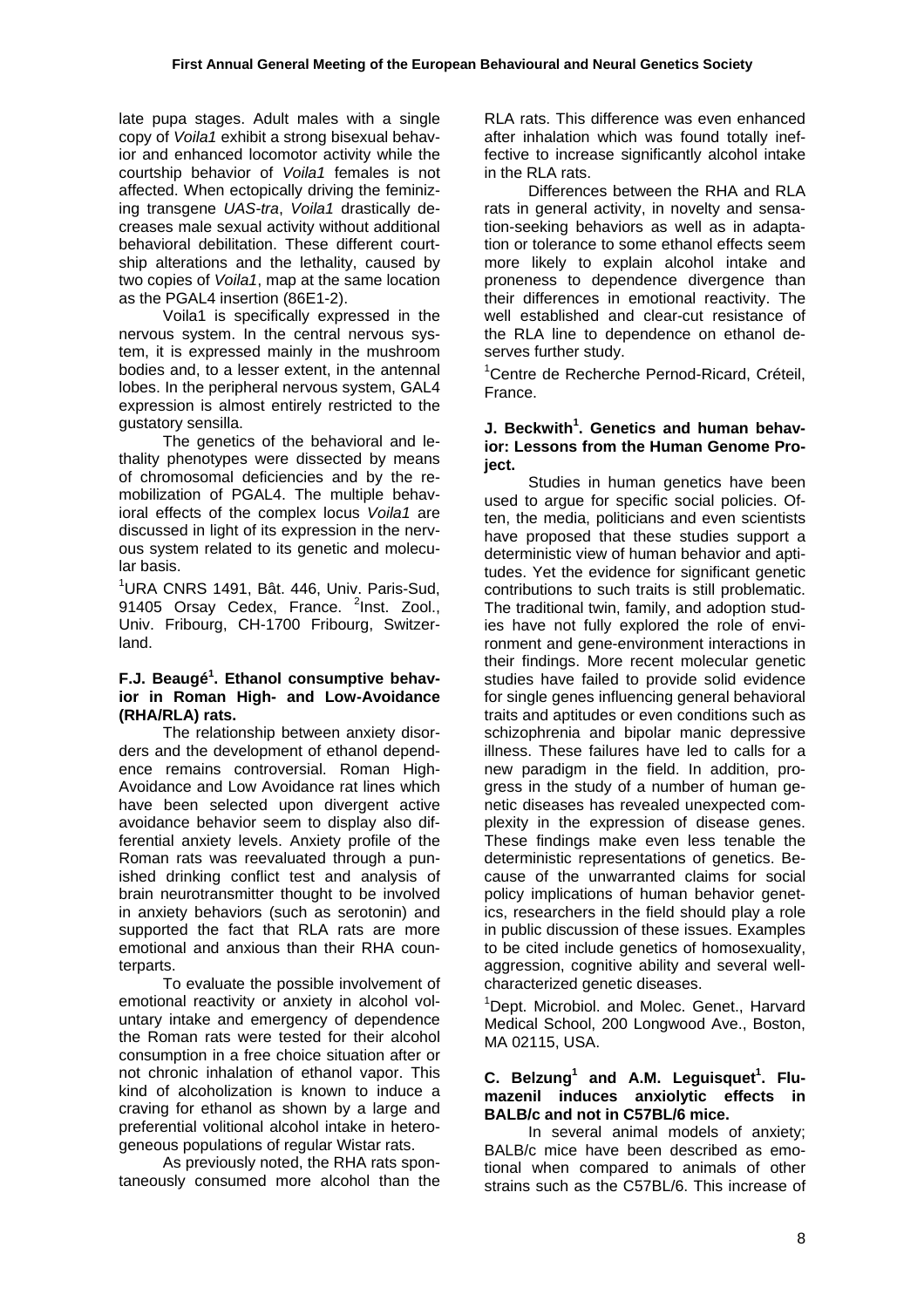anxiety may involve benzodiazepine receptors since benzodiazepine agonists abolish the anxiogenesis of these mice. Moreover, compared to C57BL/6, BALB/c mice exhibit a decrease in the number of benzodiazepine receptors.

 Recently, it has been suggested that in human pathological anxiety, the benzodiazepine receptor spectrum may shift in such a way that the benzodiazepine receptor antagonist Flumazenil, which does not exhibit any intrinsic activity in normal subjects, may elicit panic symptoms in pathological ones. The scope of this study was to verify this theory in an animal model of anxiety.

BALB/c and C57BL/6 mice were confronted to the light/dark choice situation. Flumazenil (0.001 - 1 mg/kg, IP) did not modify the behavior of C57BL/6 mice. However, in BALB/c mice, the doses of 0.001 and 0.01 mg/kg induced a strong increase of both time spent in the lit area and number of transitions.

 So, the benzodiazepine antagonist induce an anxiolytic effect in emotional in BALB/c and not in C57BL/6 mice. A shift in benzodiazepine receptor spectrum may exists, but contrarily to what we expected, this benzodiazepine antagonist shifts toward agonistic and not inverse agonistic properties in anxious subjects.

<sup>1</sup>LEPCO, Fac Sciences, Parc Grandmont, F-37200 Tours, France.

# **F.R. Brush1 . Adrenal morphology and physiology as genetic correlates of phenotypic difference in avoidance learning in rats of the Syracuse strains.**

 Long-Evans rats of the Syracuse Highand Low-Avoidance strains (SHA/Bru and SLA/Bru) differ in adrenal morphology and physiology. Specifically, SHA/Bru animals have small glands that contain and release relatively large amounts of corticosterone, whereas SLA/Bru rats have large and relatively inactive adrenal glands. Several things are known about these unusual relationships: 1) the difference in size is entirely cortical, involving all three layers of the adrenal cortex, 2) the difference in size develops prenatally because it is significant at birth, and 3) the difference in size and physiology cosegregates with the avoidance phenotypes in  $F_2$ and backcross ( $Bx_H$  and  $Bx_L$ ) populations. The experimental results which establish these facts are presented and discussed in terms of possible genetic models.

<sup>1</sup>Purdue University, West Lafayette, IN, USA.

**J. Carlson<sup>1</sup>, P. Clyne<sup>1</sup>, and M. deBruyne<sup>1</sup>. Olfaction in** *Drosophila***.** 

 Drosophila has a relatively simple but highly sensitive olfactory system. We have identified a number of genes required for its function and development. Among these is the acj6 (abnormal chemosensory jump) gene, originally identified by virtue of a behavioral defect and subsequently found to have a defect in olfactory physiology.

We have found that aci6 mutants are defective in the response of some, but not all, olfactory neurons. We have characterized, at single neuron resolution, the functional organization of one of the fly's olfactory organs, and have found specific defects in acj6. In some cases, one neuron within a sensillum responds normally while a second neuron in the same sensillum shows no response. In other cases, one neuron in a sensillum shows no response, while the other has acquired a novel response spectrum, as if the neuron has undergone a change of identity. We devised a new behavioral screen and used it to isolate additional alleles of acj6; we found that all alleles have molecular lesions in a POU domain transcription factor gene located at cytogenetic position 13C. Mouse and worm homologs of the gene have been shown to be required in the development of subsets of visual, auditory, or mechanosensory neurons. We propose that acj6 is required in specifying the identity of a subset of olfactory neurons, and thereby in determining the odors to which these neurons respond.

<sup>1</sup>Dept. of Biology, Yale University, New Haven, CT 06520-8103, USA.

#### **C.** Chabert<sup>1</sup> and P.L. Roubertoux<sup>1</sup>. Correla**tions between genes included in Down Syndrome Region (human chromosome 21) and learning in transpolygenic mice<sup>2</sup> .**

 Down Syndrome is due to 3 copies of a short fragment of chromosome 21, the Down Chromosomal Region (DCR). Mental deficiency has been recognized as the clinical major feature of the syndrome although several other abnormalities have been described (body and brain morphology, immune disorders). Chromosomal fragments covering the DCR have been cloned and then incorporated in YACs. These YACs, including a segment of DCR, were transfected into mice (FVB inbred strain). A mouse bearing the YAC that carried one fragment of the DCR was trisomic for this region, due to the homologies between the human chromosome 21 and the murine chromosome 16. Four YACs, covering the DCR region have been selected. Two strains for each YAC were used to control for possible insertion effects. Each group was tested for three learning tasks: water maze, radial maze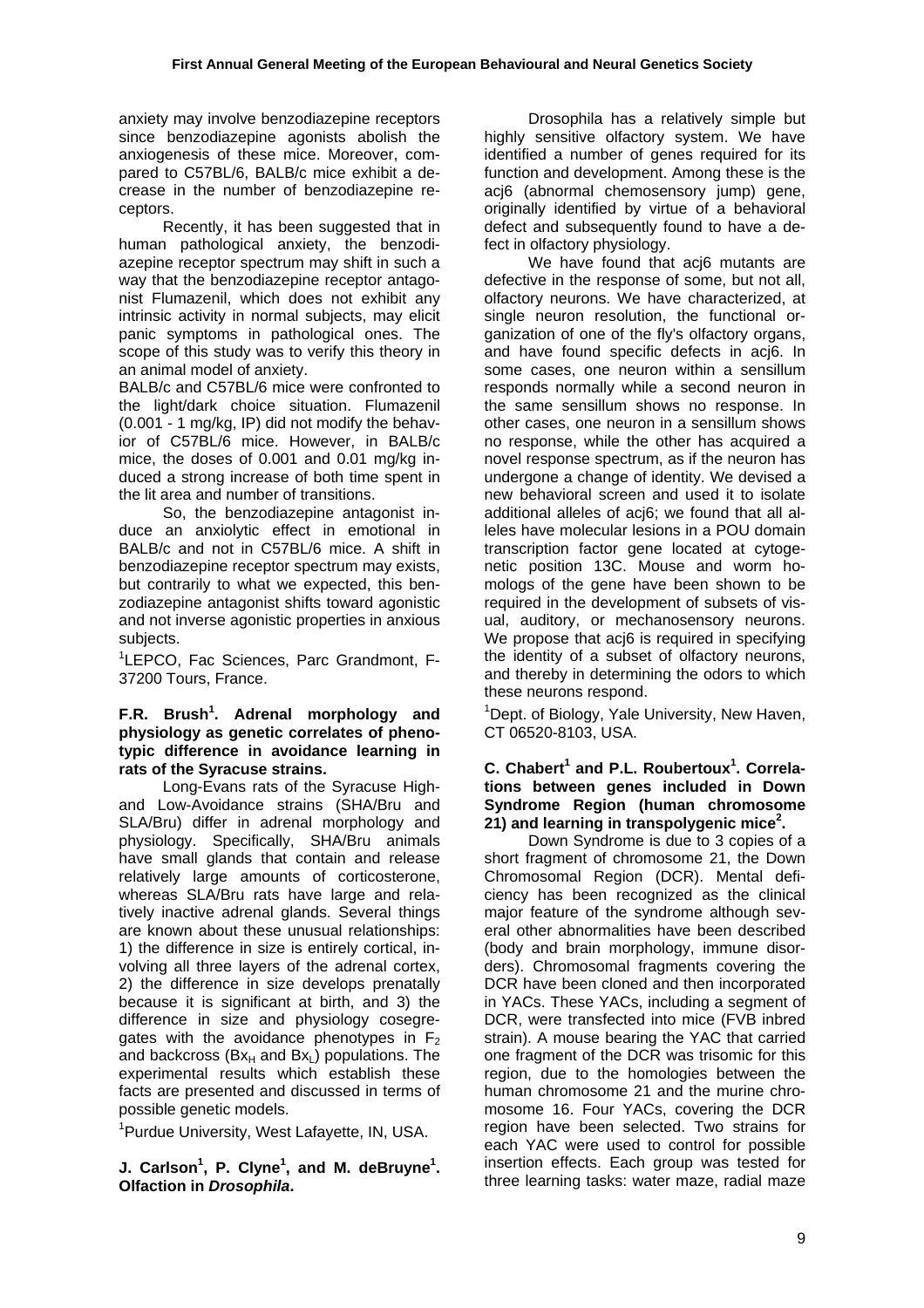and the Krushinsky test. Results confirm those published by Smith *et al*. (1997, *Nature Genetics,* 16, 28-36) showing a contribution of E7 region in latency to escape in the water maze. Our results modulate these conclusions. 1) Mice bearing the G6 region performed poorly in this task compared to both E7 and non transgenic mice. 2) The E7 mice did not exhibit any impairment in the radial maze whereas E6 and E8 did. 3) The 4 regions are involved in lowest performances obtained with Krushinsky task. These results urge to reconsider the concept of mental retardation in Down syndrome

<sup>1</sup>UPR CNRS 9074, Génétique, Neurogénétique, Comportement, Institut de Transgénose, CNRS, 3b rue de la Férollerie, 45071 Orléans Cedex 2, France.

<sup>2</sup>The transgenic mice were generously provided by Dr E. Rubin (Human Genome Center, San Francisco). The authors acknowledge Dr J. Delabar (URA CNRS 1335, Hopital Necker, Paris) for invaluable advice. Supported by CNRS (UPR 9074), Ministry for Research and Technology, Région Centre and Préfecture de la Région Centre. UPR 9074 is affiliated with INSERM and Université d'Orléans.

### **F. Cirulli<sup>1</sup>, L. De Acetis<sup>1</sup>, M. Bianchi<sup>2</sup>, V.** Poli<sup>3</sup>, A.E. Panerai<sup>2</sup>, and E. Alleva<sup>1</sup>. Behav**ioral analysis of interleukin-6 overexpressing or knock out mice during agonistic encounters.**

 Interleukin-6 (IL-6) is a cytokine released by activated immune cells that has been shown to affect brain function. In this experiment aggressive and social behavior exhibited during agonistic encounters by transgenic male mice either not expressing (BIL -/-; strain: BALB/c) or overexpressing (NSE; a cross of C57 and BALB/c strains) IL-6 in the central nervous system was investigated. All subjects were isolated for 24 days before the aggressive encounter and were 52 days old at the time of testing. Subjects were placed in a neutral cage for 15 min with an opponent of the BALB/c strain that had been previously isolated for the same amount of time. All sessions were videorecorded and a number of categories of behavior were later scored by a trained observer. Aggressive behavior: When compared to their controls, BIL - /- showed a higher degree of aggressiveness as indicated by a higher frequency of Upright offensive postures (p<0.05). On the contrary, NSE subjects showed a tendency to be less aggressive than their controls. A factorial analysis of variance showed an effect of strain on aggressiveness with C57 crossed with

BALB/c subjects being overall more aggressive (e.g. showing a shorter latency to first attack and a higher duration of aggressive grooming) than the BALB/c strain. Social behavior: Overall, NSE mice showed a higher level of social interactions compared to their controls (p<0.01) as well as a higher duration and frequency of sniffing (p<0.01). Opposite results were found for BIL -/- mice. A factorial analysis of variance showed, once again, an effect of strain on aggressiveness with C57 crossed with BALB/c being overall less social compared to BALB/c. Overall these data suggest that IL-6 exerts complex effects on both aggressive and social behavior. They also indicate that the strain of the animal is an important variable in screening the effects of gene manipulations on behavior.

<sup>1</sup>Section Behav. Pathophysiol., Lab. F.O.S., Istituto Superiore di Sanita, Rome, Italy. <sup>2</sup>Dept. of Pharmacology, Univ. Milan, Milan, Italy. 3 IRBM "P. Angeletti, Pomezia, Italy.

#### **M.G. Corda<sup>1</sup>, V. Valentini<sup>1</sup>, and G. Piras<sup>1</sup>. Ethanol intake and preference in Roman High-Avoidance and Low-Avoidance Rats: Behavioral and brain microdialysis studies**

 The contribution of genetic factors to the control of ethanol (EtOH) intake and preference has been investigated in a large variety of selectively bred rodent strains. Moreover, preference for EtOH has been observed also in lines of rats selectively bred for behaviors other than EtOH intake. This is the case of Roman High-Avoidance (RHA) and Roman Low-Avoidance (RLA) rats, two lines bred for rapid versus poor acquisition of active avoidance behavior. RHA and RLA rats show many other behavioral differences related to emotional factors, RLA rats being emotionally more reactive. In addition, a number of differences in dopaminergic (DAergic), serotonergic, and GABAergic function in the CNS have been reported in these two lines. Since these three neurotransmitter systems are involved in the regulation of EtOH consumption, it was considered of interest to investigate the differences in EtOH intake and preference between RHA and RLA rats. Moreover, the effects of EtOH on DA release in the shell compartment of the N. Accumbens were compared in these two lines using brain microdialysis. EtOH solutions were presented on alternate days in a free choice with water. The initial EtOH concentration was 2% and 1% increments were introduced every second day until a final concentration of 10% was reached by day 18. RHA rats consumed significantly larger amounts of EtOH and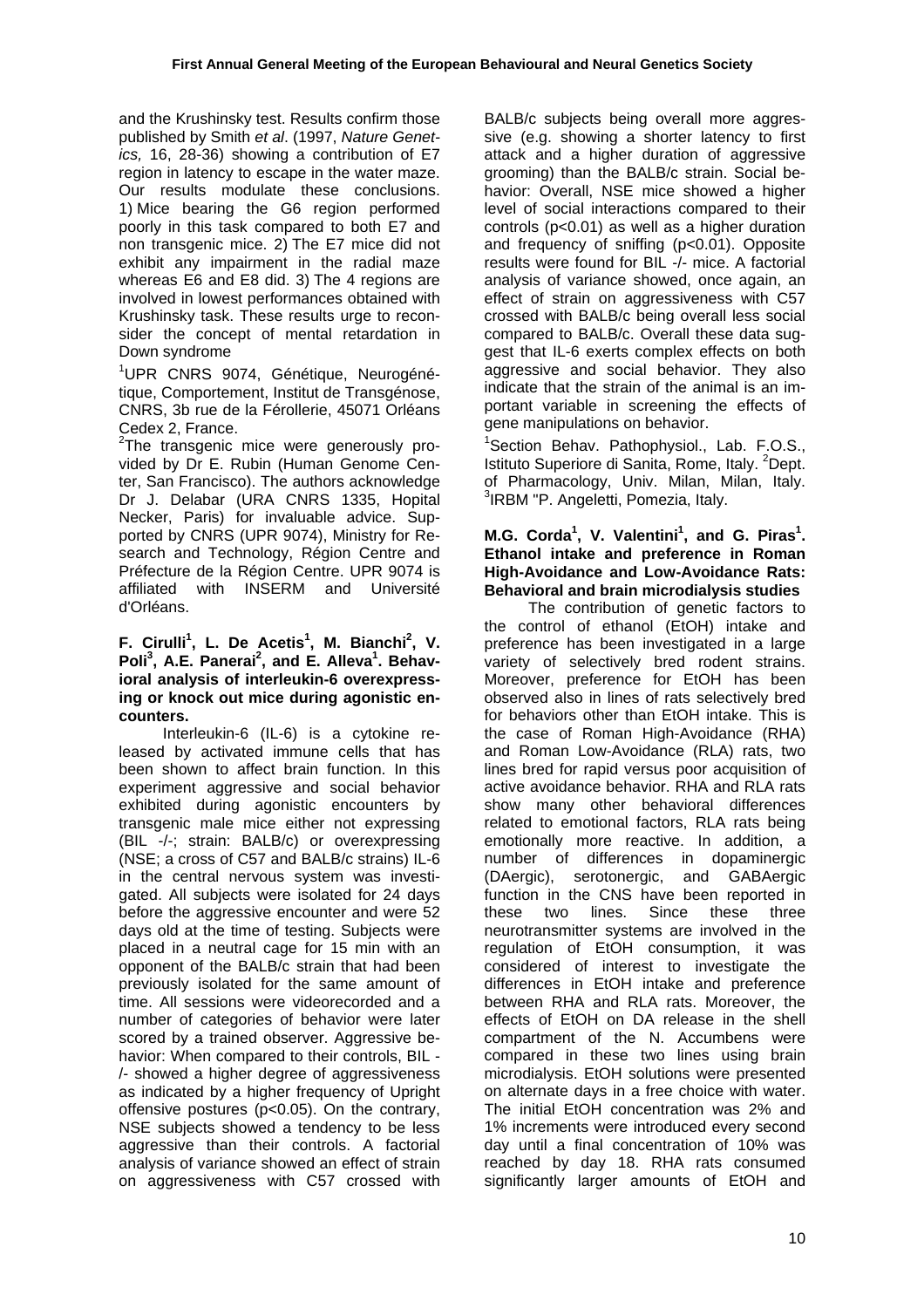displayed higher EtOH preference than did RLA rats. To examine EtOH intake and preference stability, animals were subsequently switched to daily presentations of 10% EtOH for 18 consecutive days. The line-related differences in EtOH intake and preference remained stable throughout the test period. Following chronic exposure to EtOH, the animals were habituated to a restricted access to EtOH schedule (2% EtOH, 2 h per day for 4 consecutive days) before surgical implantation of a dialysis probe in the N. Accumbens. Under these experimental conditions, voluntary EtOH intake (2%, 1h, p.o.) produced a significant increase in accumbal DA release in RHA rats but not in their RLA counterparts. In contrast, voluntary water intake (1 h) failed to change accumbal DA release in either line. These results indicate that RHA and RLA rats can provide a useful model to investigate the neurochemical mechanisms involved in the behavioral responses to EtOH.

<sup>1</sup>Dept. of Toxicology, Univ. Cagliari. Vle. A. Diaz 182, 09126 Cagliari, Italy

# W.E. Crusio<sup>1</sup> and H. Schwegler<sup>2</sup>. Hippo**campal involvement in spatial and nonspatial radial maze learning in inbred mice.**

 Three-months old male mice from nine different inbred mouse strains were tested in two different spatial radial maze tasks: one in which the maze was turned by 45° between trials and one in which the maze was always placed in the same way. Only four out of eight arms contained food rewards, permitting simultaneous assessment of working (WM) and reference memory (RM) in both situations. Turning of the maze significantly decreased performance in a strain-dependent manner. Other animals from the same strains were processed histologically to estimate the strainspecific extents of the hippocampal intra- and infrapyramidal mossy fiber projections (IIPMF). The extents of the IIPMF correlated strongly with both WM and RM if the maze was turned between trials. Similar correlations were only found in the early phases of learning in the other condition. We conclude that the IIPMF are involved in spatial learning and that non-spatial within-maze cues may influence learning performance in some inbred strains.

| Factor:                         |      |      | Ш |
|---------------------------------|------|------|---|
| Variable                        |      |      |   |
| RM Non-spatial Changed          | 0.95 |      |   |
| WM Non-spatial Changed          | 0.93 |      |   |
| RM Non-spatial Not changed 0.84 |      |      |   |
| WM Non-spatial Not changed      |      | 0.79 |   |

| RM Spatial Turned Total                              | 1.01    |  |  |  |
|------------------------------------------------------|---------|--|--|--|
| <b>WM Spatial Turned Total</b>                       | 0.95    |  |  |  |
| Spatial 8 arms                                       | 0.85    |  |  |  |
| RM Not turned 1st week                               | 0.83    |  |  |  |
| WM Not turned 1st week                               | 0.82    |  |  |  |
| Unconfined 8 arm                                     | 0.81    |  |  |  |
| <b>IIP Mossy Fibers</b>                              | $-0.92$ |  |  |  |
| RM Not turned 2nd week                               | 0.90    |  |  |  |
| WM Not turned 2nd week                               | 0.87    |  |  |  |
| Non-spatial 8 arms                                   | 0.57    |  |  |  |
| Harris-Kaiser orthoblique rotation; 3 factors        |         |  |  |  |
| with Eigenvalue $\geq$ 1; only loadings $\geq$ 0.40; |         |  |  |  |
| variance explained: 95%; interfactor correla-        |         |  |  |  |
| tions < 0.34.                                        |         |  |  |  |
|                                                      |         |  |  |  |

 These results were combined with those from previous studies, in which animals from the same inbred strains were tested in other, both spatial and non-spatial radial maze tasks: two spatial tasks in which all 8 arms of the maze were rewarded (one with, one without confinement to the central platform for 5 sec between subsequent arm choices); a nonspatial task in which all 8 arms were reinforced and in which animals had to push open doors in order to enter arms; 2 non-spatial tasks in which only 4 out of 8 arms were reinforced, black-and-white floor patterns identifying individual arms (one in which arms were interchanged between trials, one in which arms remained in the same configuration throughout).

 A factor analysis rendered three factors: two representing non-spatial learning (factors I and III), one representing spatial learning (factor II). The IIPMF strongly loaded on the spatial factor only. We conclude that 1) spatial learning, in contrast to non-spatial learning, is a unitary process and 2) individual differences in the extent of the hippocampal IIPMF projection underlie individual differences in spatial learning abilities in the radial maze.

<sup>1</sup>Génétique, Neurogénétique et Comportement, CNRS UPR 9074, Centre de Transgénose, 3b rue de la Férrolerie, 45071 Orléans Cedex 02, France. <sup>2</sup>Institut für Anatomie, Leipziger Strasse 44, Universität Magdeburg, D-39120 Magdeburg, Germany. <sup>3</sup>Supported by CNRS (UPR 9074), Ministry for Research and Technology, Région Centre and Préfecture de la Région Centre. UPR 9074 is affiliated with INSERM and Université d'Orléans.

# **S.G. Doronkin<sup>1</sup> and L.I. Korochkin<sup>1</sup> . Molecular analysis of the** *ecs* **gene (Ecdysterone Sensitivity) of** *Drosophila virilis***.**

 The steroid hormone ecdysterone causes radical changes in the genetic program of *Drosophila* metamorphosis, and the *ecs* gene (ecdysterone sensitivity) plays a key role in ecdysterone sensitivity of cells and acts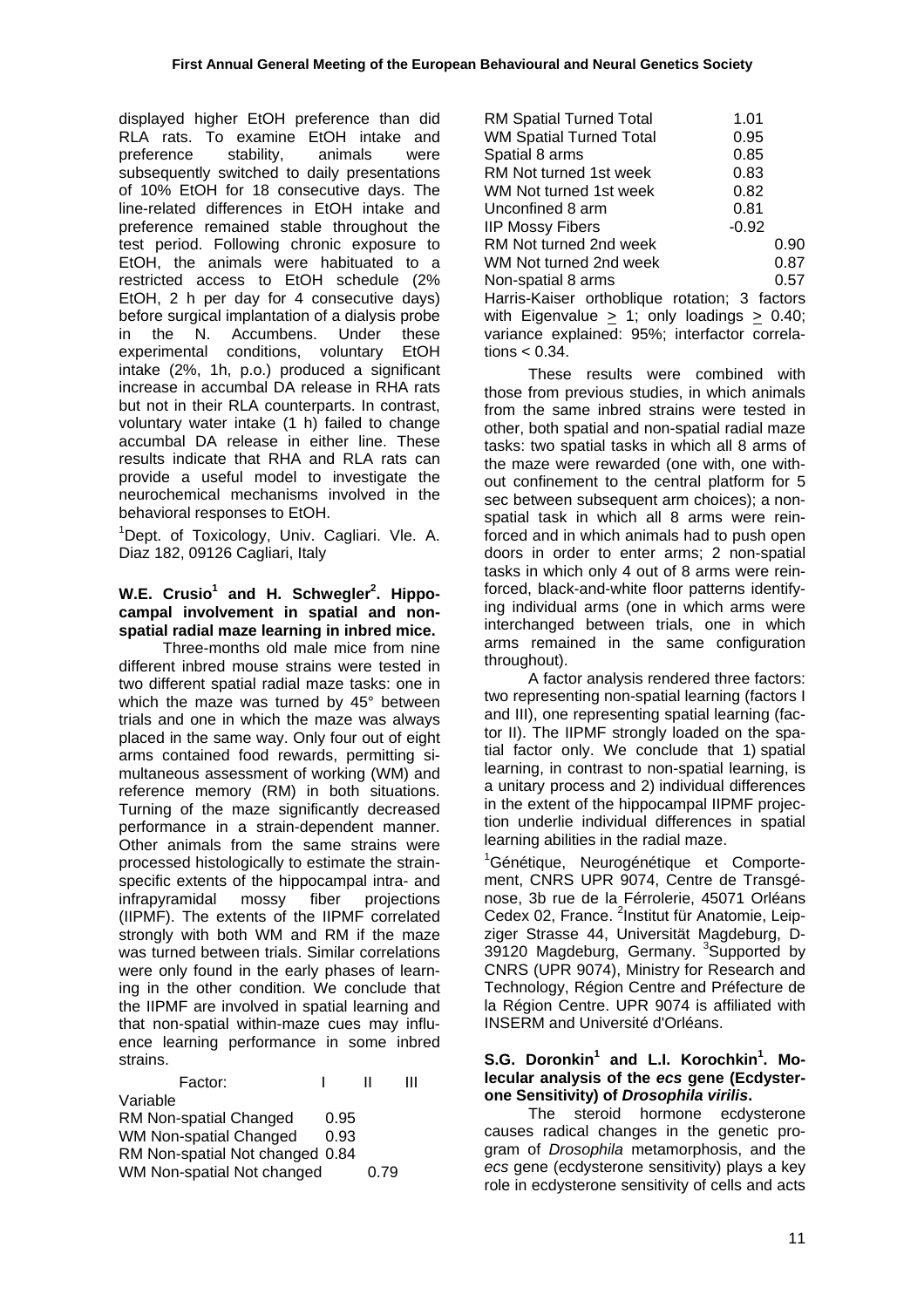as a trans-regulator of different genes of *Drosophila melanogaster.*

 For a detailed functional analysis of the ecs gene, the *ecs* locus of *Drosophila virilis* was cloned. It occupies a segment of about 100 kb. Resulting map of molecular analysis of this region was obtained. In situ hybridization of the cloned *ecs* locus with mitotic polytene chromosomes shows localization of this gene in the 2C-region of the cytogenetical map in the second chromosome of *D. virilis*. We have used Northern blot analysis of mRNA isolated from different developmental stages *Drosophila virilis* to study the transcription of the *ecs* gene. Our data demonstrate that the *ecs* gene encodes at least six different mRNAs. All transcripts are induced mostly in third instar larvae and medial pupa.

<sup>1</sup>Institute of Gene Biology, Russian Academy of Sciences, 117334 Vavilov st. 34/5 Moscow, Russia.

#### A.L. Doyen<sup>1</sup>, M. Carlier<sup>1</sup>, P.L. Roubertoux<sup>1</sup>, **and I. Le Roy1 . QTL analysis on exploratory**  behavior in F<sub>2</sub> mice from two inbred **strains, C57BL/6JBy and NZB/BINJ<sup>2</sup> .**

 The GNC QTL program is focused on the genetic map of neuronal and behavioral variants in the mouse. Mice from two inbred strains (C57BL/6JBy and NZB/BINJ), their two reciprocal  $F_1$ s and their four  $F_2$ s were tested in an exploratory device (in all 395 animals). The device was a small open field (50 x 50 cm) with 3 objects situated at different places (two small cotton balls and a small metal plate). They were recorded by video camera during 5 min. Twenty one behavioral variables were defined covering most possible behaviors in this situation. Twenty eight significant QTLs were mapped for 15 variables using 65 SSLPs (Short Sequence Length Polymorphisms). Two mapping strategies were employed: Kruglyak and Lander's nonparametric method (1995, *Genetics*, 139, 1421-1428) and Lander and Botstein's interval mapping (1989, *Genetics*, 121, 185-199). These QTLs have been located on 12 chromosomes. One QTL (chromosome 7) explained 78% of genetic variance for latency of handling cotton ball. The X chromosome was implicated in 9 variables. Co-localizations were observed in 7 cases at the DXMit25 marker: frequency of sniffing of the cotton, latency of the first rearing, frequencies of rearing, jumping, grooming, digging and pushing.

 $1$ Génétique, Neurogénétique et Comportement, CNRS UPR 9074, Centre de Transgénose, 3b rue de la Férrolerie, 45071 Orléans Cedex 02, France.

<sup>2</sup>Supported by CNRS (UPR 9074), Ministry for Research and Technology, Région Centre and Préfecture de la Région Centre. UPR 9074 is affiliated with INSERM and Université d'Orléans.

L. Erlenmeyer-Kimling<sup>1-3</sup>, V. Hrabak-Zerjavic<sup>4-5</sup>, V. Folnegovic-Smalc<sup>5-6</sup>, S. Ivezic<sup>6</sup>, Z. Folnegovic<sup>4</sup>, V. Ljubimir<sup>4</sup>, J. Endicott<sup>1,7</sup>, C. Gilliam<sup>1-3</sup>, and J. Knowles<sup>1,3</sup>. **Genetic linkage study of schizophrenia: Croatian-US collaboration.** 

 Croatia was selected for a genetic linkage study, started in 1989 as a collaborative enterprise between US and Croatian investigators, for several reasons, including: (1) the existence of a comprehensive Psychosis Register covering all hospital admissions of psychotic patients in the entire country; (2) an elevated schizophrenia rate in certain parts of the country, which suggested a possibly increased prevalence of high-density families; and (3) comparative genetic homogeneity of the Croatian population, including several small isolate areas.

 Despite the recent war in Croatia and other adversities, the study has managed to continue collecting families with at least two schizophrenic or schizoaffective members drawn from the Psychosis Register. Data collected on each family includes: family history interviews; face-to-face SADS-L interviews with each living patient, all "suspect" and as many unaffected relatives as possible; and blood samples for analysis of DNA markers on all interviewed individuals. A family is considered "complete" when all the foregoing information has been obtained.

 To date, 35 families have been completed, containing 49 affected sib pairs (both with verified Research diagnostic Criteria, RDC, diagnoses--at least one with schizophrenia). Another 34 individuals have been completed in these families, including 36 with other psychiatric diagnoses. The final linkage sample is expected to include at least 250 sib pairs and over 500 other family members (1,000 individuals at minimum). Additionally, an association study examining approximately 20 candidate genes is planned.

<sup>1</sup>Dept. Psychiatry and <sup>2</sup>Dept. Genetics and Development, College of Physicians and Surgeons, Columbia University, New York, NY, USA. <sup>3</sup>Dept. Medical Genetics, New York State Psychiatric Institute, New York, NY, USA. <sup>4</sup> Croatian National Institute of Public Health, Zagreb, Croatia. <sup>5</sup>Univ. Zagreb School of Medicine, Zagreb, Croatia. <sup>6</sup>Psychiatric Hospital Vrapce, Zagreb, Croatia. <sup>7</sup>Dept. Re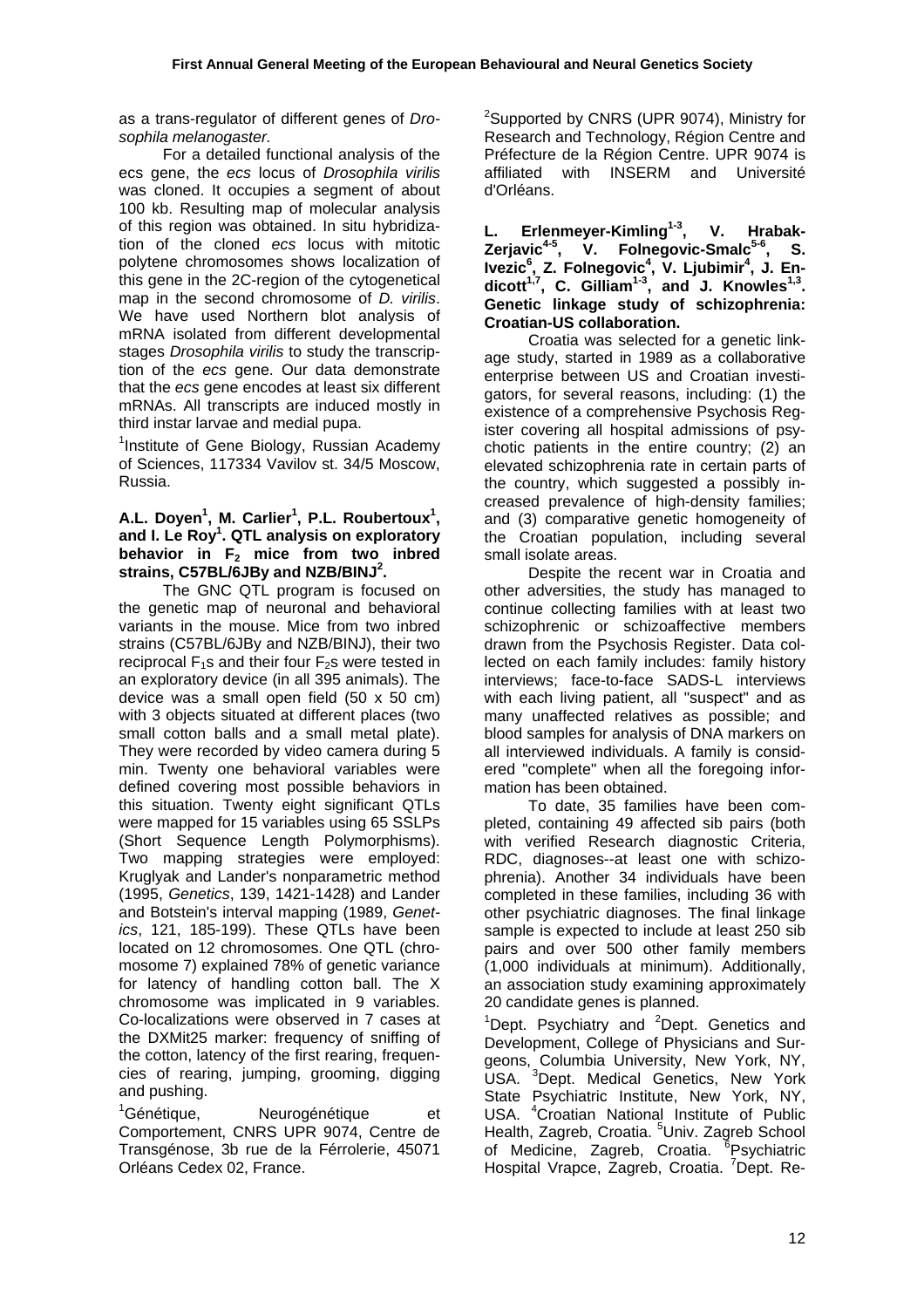search and Training, New York State Psychiatric Institute, New York, NY, USA.

#### A. Fernandez-Teruel<sup>1</sup>, A. Tobena<sup>1</sup>, and R.M. **Escorihuela<sup>1</sup> . Environmental factors induce dramatic changes in emotionality/anxietyand novelty/reward seeking-related behaviors in Roman/Verh rats.**

 Roman high- and low-avoidance (RHA/Verh and RLA/Verh) rats, psychogenetically selected for extreme, divergent behavior in two-way, active avoidance acquisition, display several behavioral, physiological and neurochemical line-related differences suggesting higher emotionality/anxiety and lower 'sensation/novelty/reward' seeking in RLA/Verh rats than in their RHA/Verh counterparts. Thus, as compared to RHA/Verh rats, RLA/Verh rats show higher 'sensitivity to punishment' (SP), as indicated by many noveltyor stressor- induced behavioral and hormonal responses, including shock-induced suppression of drinking, fear conditioning, hyponeophagia and other behavioral tests. In these aversive situations RHA/Verh rats display "active coping strategies" whereas RLA/Verh rats behave as "passive copers". Moreover, RHA/Verh rats are more impulsive, and show higher preference for novel and 'stimulus-rich' situations/objects in the hole-board and other tests, as well as for rewarding substances like saccharin and ethanol than RLA/Verh rats. Collectively, these data indicate that RHA/Verh rats display higher "sensitivity to reward" (SR) than RLA/Verh rats. In keeping with the theoretical framework of SP and SR described by J.A. Gray (The psychology of fear and stress, Cambridge University Press, 1987), the results obtained with the Roman/Verh rat lines and with the more recently developed inbred Roman strains indicate that both psychological dimensions can be relatively independent, since they are not correlated with each other and are differentially affected by treatments like neonatal handling (NH) or environmental enrichment (EE). In fact, most of the emotionality (or SP)-related behavioral, and some hormonal, responses of the Roman/Verh rats can be enduringly altered by NH, especially in the direction of a marked reduction of these responses in RLA/Verh rats. On the other hand, responses related to the SR dimension (e.g. hole-board novelty seeking, ethanol intake, etc.) are also enduringly increased in both rat lines after exposing them to a period of EE. Importantly, NH effects are more pronounced on emotionality related responses, whereas EE appears to mainly affect novelty/reward seeking responses. Thus, the Roman/Verh rats, in conjunction with the study of ontogenetic influences on their behavioral and neurobiological profiles, may be useful as a model to study the psychobiology of behavioral 'inhibition activation (impulsiveness)' and related disorders.

<sup>1</sup>Medical Psychology Unit, School of Medicine, Autonomous Univ. Barcelona, 08193- Bellaterra, Barcelona, Spain. Partly supported by project PM96-0068. The invaluable collaboration of Dr. Peter Driscoll (Zürich, Switzerland) is gratefully acknowledged.

#### **K.M. Frick<sup>1</sup>, L.A. Burlingame<sup>1</sup>, R.L. Neve<sup>1</sup>, and J. Berger-Sweeney1 . Age- and sexdependent spatial memory deficits in mice overexpressing the C100 fragment of the amyloid precursor peptide.**

 Neuronal degeneration and amyloid plaque deposition are molecular hallmarks of Alzheimer's disease (AD). The C-terminal 100-amino acid fragment of the amyloid precursor protein (APP-C100), which contains the 42-amino acid Aβ peptide, may play a key role in AD neuropathology. Aged mice overexpressing this fragment display severe hippocampal atrophy and degeneration as early as 12 months of age. Furthermore, APP-C100 mice have significant spatial memory deficits. with female transgenics showing a more severe deficit than males.

 The present study was designed to examine the age of onset of AD-like cognitive deficits in APP-C100 mice and to correlate these deficits to alterations in cholinergic neurotransmission. Male and female APP-C100 mice and controls were tested at three ages (3-5 months, 8-10 months, and 15-17 months of age). Mice were tested on a battery of cognitive and non-cognitive tasks.

 Spatial, reversal, and cued versions of the Morris water maze tested spatial and nonspatial memory. Locomotor activity and basic reflexes were also measured. Choline acetyltransferase (ChAT) activity was measured in the cortex and hippocampus at the conclusion of behavioral testing. Transgenic mice of both sexes performed more poorly in the reversal task, suggesting impaired flexibility in learning a new spatial location. However, the severity of this deficit was inversely proportional to age, such that young transgenics were the most impaired and aged transgenics were the least impaired. ChAT assays are currently being performed.

<sup>1</sup>Dept. of Biological Sciences, Wellesley College, Wellesley, MA 02181; Dept. of Genetics, Harvard Medical School and McLean Hospital, Belmont, MA, USA. Supported by the Whitehall Foundation and NSF IBN9458101.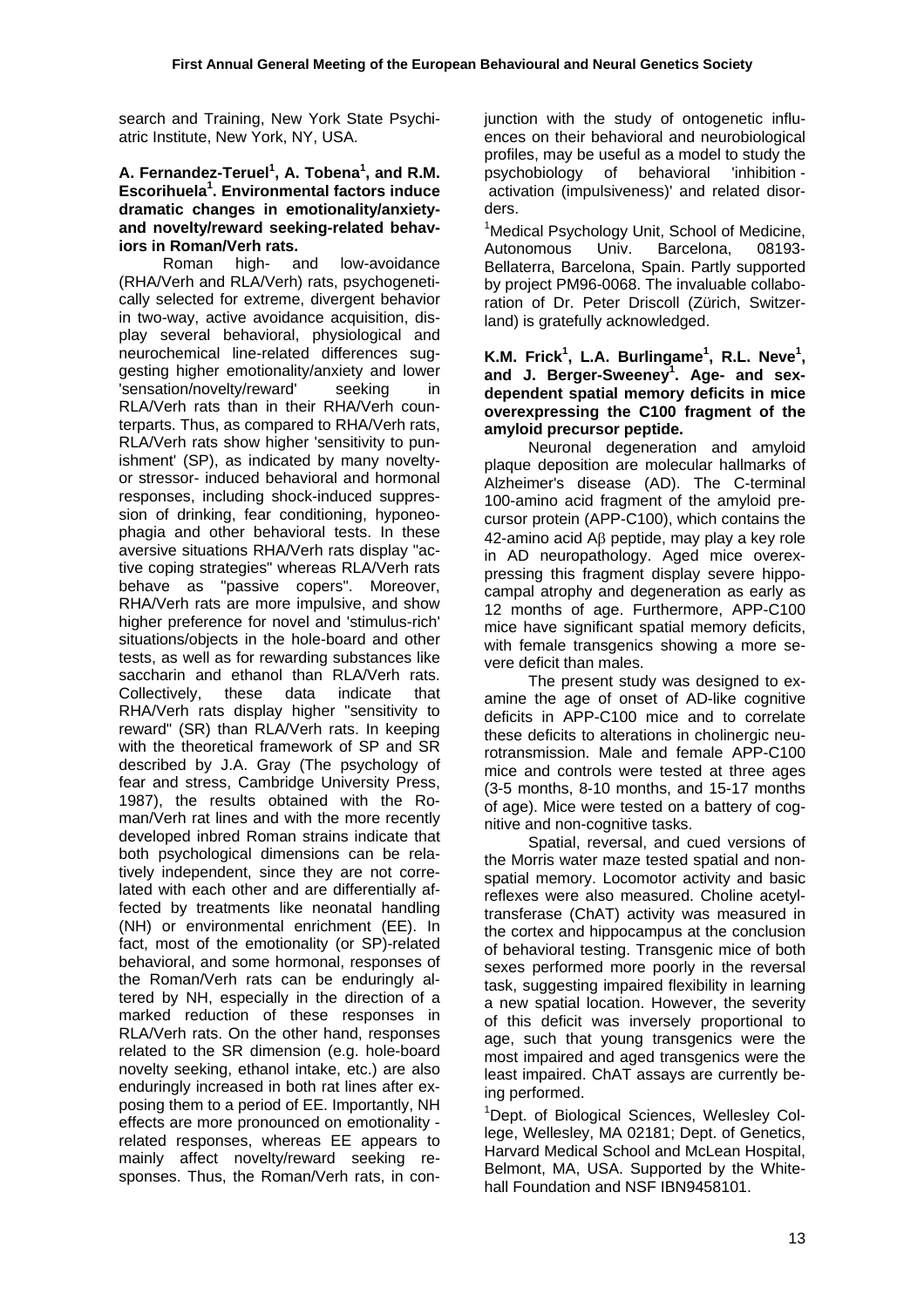# **R. Gerlai1 . Protein targeting: An alternative approach to gene targeting.**

 Gene targeting allows the manipulation of single genes. Although powerful and popular, these approaches are not without problems. As discussed previously, homologous recombination in embryonic stem (ES) cells often leads to a hybrid genetic background in the generated mutant animals. Analysis of such animals does not allow one to separate the effects of the introduced mutation from the changes caused by the differences in "background" genes. In addition, the "straight" knock out lacks temporal or spatial control over the introduction of mutation. Therefore, although well defined at the genetic level, gene targeting may lead to non-specific and widespread phenotypical alterations at the anatomy, physiology, or behavioral levels.

 Several alternative solutions or control approaches may exist, however. One of them is to use protein targeting. Highly specific molecules, immunoadhesins, that target a particular protein of interest may be used. Immunoadhesins are chimeric fusion proteins generated by recombinant DNA techniques. CHO cells are transfected with a DNA construct encoding, for example, a ligand binding site of a receptor and the Fc portion of the immunoglobulin (IgG). The translated and purified immunoadhesin binds the ligand with high affinity and specificity (the receptor binding site is intact) but is unable to signal as its signaling (catalytic) domain is replaced by the IgG portion. Thus this immunoadhesin is a competitive antagonist for the endogenous receptor. The immunoadhesin comprising of the ligand fused with the IgG often behaves as an effective activator of its endogenous receptor. Thus using immunoadhesins one can impair or facilitate the activation of a receptor. Immunoadhesins are stable and can be delivered to a temporally and spatially controlled way into the brain using osmotic minipumps.

<sup>1</sup>Genentech, Inc., Neuroscience Dept., South San Francisco, California, USA.

#### **O.** Giorgi<sup>1</sup>, G. Carboni<sup>1</sup>, and V. Frau<sup>1</sup>. **Recent findings on the behavioral and neurochemical responses to stressors and psychostimulants in Roman High-Avoidance and Low-Avoidance Rats.**

 The Swiss sublines of Roman high- (RHA/Verh) and low- (RLA/Verh) avoidance rats have been selected and bred since 1972 on the basis of their divergent performance in active avoidance behavior in a shuttle-box. The acquisition of two-way avoidance is strongly dependent upon emotional factors: RHA/Verh rats, which acquire avoidance quickly, do so mainly because they are less emotionally reactive and cope actively with that test in comparison to RLA/Verh rats which, as passive copers, display frequent freezing episodes. Thus, when exposed to a variety of stressors RLA/Verh rats show more pronounced emotional responses (i.e., defecation, freezing episodes, and grooming bouts) and a comparatively higher activation of the HPA axis than do RHA/Verh rats.

 The mesocorticolimbic dopaminergic (DAergic) system consists of two major projections, both of which originate in the ventral tegmental area of the brainstem: i) the mesoaccumbens projection terminates in the nucleus accumbens and is involved in the regulation of goal-directed behavior and in the locomotor and reinforcing effects of psychostimulants and other drugs of abuse, and ii) the mesocortical projection mainly innervates the medial prefrontal cortex and plays a pivotal role in the expression of emotion-related behaviors as well as in cognitive and attentional processes. Our results demonstrate that a variety of aversive stimuli increase the cortical DA output in the line of rats showing the less pronounced emotional reactivity to stressors (i.e., RHA/ Verh) but not in their more reactive RLA/Verh counterparts. It is proposed that the activation of the mesocortical DAergic pathway by stressors in RHA/Verh rats probably reflects the activation of cognitive processes in an attempt to cope with the stressors. Accordingly, RHA/Verh rats display active coping strategies when exposed to stressors, whereas RLA/Verh rats behave as passive copers. Also the mesoaccumbens projection has proven to be of particular interest in connection with the effects of cocaine and morphine in RHA/Verh and RLA/Verh rats. An acute challenge with low doses of either drug caused significant locomotor activation in RHA/Verh rats only, as well as a significantly larger increase in accumbal DA output in RHA/Verh rats as compared with RLA/Verh rats. Given the central role of the DAergic system in drug reward and the line-related differences in DAergic neurotransmission described herein, it may be proposed that comparative behavioral and neurochemical studies in RHA/Verh and RLA/Verh rats will continue to provide novel information on the biological correlates of anxiety, drug dependence, and drug abuse-related psychiatric disorders.

<sup>1</sup>Dept. of Toxicology, Univ. Cagliari. Vle. A. Diaz 182, 09126 Cagliari, Italy.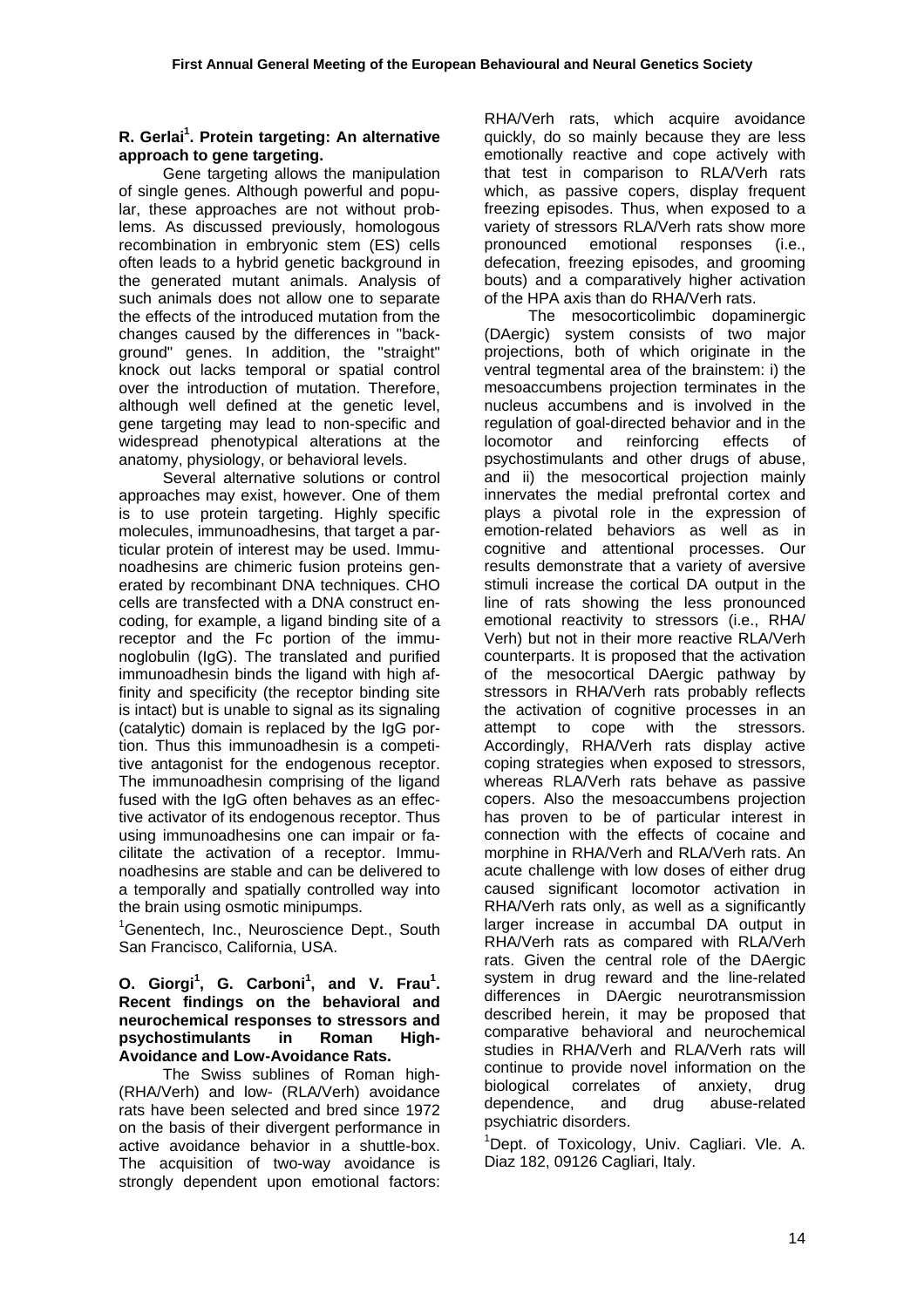#### **P.-V. Guillot<sup>1</sup>, R. Quinney<sup>1</sup>, P.H. Glenister<sup>1</sup>, S.** Kersher<sup>1</sup>, Y. Boyd<sup>1</sup>, and M. Lyon<sup>1</sup>. Ge**netic mapping of the doublefoot** *(Dbf)* **mutation.**

 An F1 offspring male carrying a spontaneous mutation was found in a C3H/HeH x 101/H cross mating. The mutation is characterized by extra toes on all four feet, hence the name doublefoot, *Dbf*. The mutation affects morphology (the long bones are shortened, the skull is broad, the tail is kinked, the feet are twisted), growth (mice are smaller than normal sibs at birth, grow more slowly and remain smaller, the viability is reduced) and reproduction (for the males the testis weights are reduced and for the females the vaginal opening is delayed). Previous work has shown that the mutant allele is dominant and maps on at a new locus on chromosome 1, between fuzzy *(fz)* and leaden *(ln)*.

 Linkage tests with microsatellite markers located Dbf between *fz* and *ln* (D1Mit22, D1Mit77, D1Mit24, D1Mit8) carried out on offspring from an interspecific backcross with *Mus spretus* showed that Dbf maps 7.3±1.8 cM away from D1Mit22 and 5.9±1.6 cM away from D1Mit8, and closely to D1Mit24 and D1Mit77 (it does not recombine with both markers, which ought to be about 4 cM distant. This is not an effect of the *Dbf* mutation). Among the genes mapped around *Dbf* locus, *Pax3* might be a candidate gene. However, the analysis of the segregation pattern of 8 mice, known to be recombinant between D1Mit22 and D1Mit8 showed 3 recombinants with *Dbf*, ruling out *Pax3* as a candidate gene for the *Dbf* phenotype.

<sup>1</sup>Mammalian Genetics Unit, Harwell, Oxfordshire, OXII 8UT, England.

#### **R.A. Hensbroek<sup>1</sup> , M. Verhage<sup>1</sup> , and B.M. Spruijt<sup>1</sup> . Impaired secretion in the** *Munc18- 1* **gene-dose mutant mice leads to changes in open field behavior.**

 The neuron-specific protein *Munc18-1* is essential for secretion from presynaptic nerve terminals. Mice with a full knockout of *Munc18-1* have no docked vesicles at the active zone, and consequently no evoked secretion and no synaptic activity. The heterozygous mice have lowered expression of the protein *Munc18-1*, fewer docked vesicles at the active zone and less secreted quanta upon afferent stimulation as compared to wildtype litter mates. We have studied the behavioral consequences of this impaired secretion. In pups, there are no differences in the development of a variety of senso-motoric abilities, but the bodyweight of heterozygotes is lower. These differences first occur at the age of 6

days and persist throughout adulthood. Adult heterozygotes show no impairments on the rotorod, indicating that their motorskills are normal. In the open field, heterozygote mice walk twice the distance of wildtypes. Repeated exposures to the open field did not result in a decline in this distance. In addition, heterozygotes showed changes in coping with a novel object in the open field. While all wildtypes displayed object orientated exploration, heterozygotes either ignored the object or explored it very shortly. In the novelty box there was no difference in the latency to enter the novel compartment, indicating that they do not differ in fear for novelty.

 In summary, heterozygotes have a heightened general activity in the open field. and they display far less specific exploration. We hypothesize that this is caused by cognitive impairments.

<sup>1</sup>Rudolf Magnus Institute for Neurosciences, Univ. Utrecht, Utrecht, The Netherlands

#### **D.M. Jackson<sup>1</sup> . Behavior-genetic analysis and the African-American community: Objective science or voodoo genetics.**

 Behavior-Genetic Analysis (BGA) has made major contributions in psychology, especially in clinical psychology, comparative psychology, learning and memory. Despite the contributions made by BGA, the field has received neutral to negative responses from the African-American community. I am an African-American trained in BGA and I have taught in Historically Black Colleges for sixteen years. Two to three weeks of my Animal Behavior course and Introduction to Psychology as a Natural Science course are dedicated to BGA. Students' responses to BGA have varied from indifference to hostility. There are a variety of reasons for this behavior, but the main ones are (1) faulty preconceived notions about the relationship between genetics and behavior, (2) BGA being associated with biological determinism and racism, (3) the race intelligence controversy. The first and to some extent the second reason can be resolved in the classroom. Regarding the race and intelligence issue, there is no clear definition of intelligence nor is there an agreed definition of race. When investigators attempt to deal with ideas that are not clearly defined, and notions that are outside known parameters, my students ask "is this objective science or voodoo genetics."

<sup>1</sup>Dept. of Psychology, Morehouse College, Atlanta, GA 30314 USA.

**J.-M. Jallon<sup>1</sup> , M. Ait-Said<sup>1</sup> , N. Chamont<sup>1</sup> , A. Komatsu<sup>1</sup> , and S. Birman1 . Biogenic amines**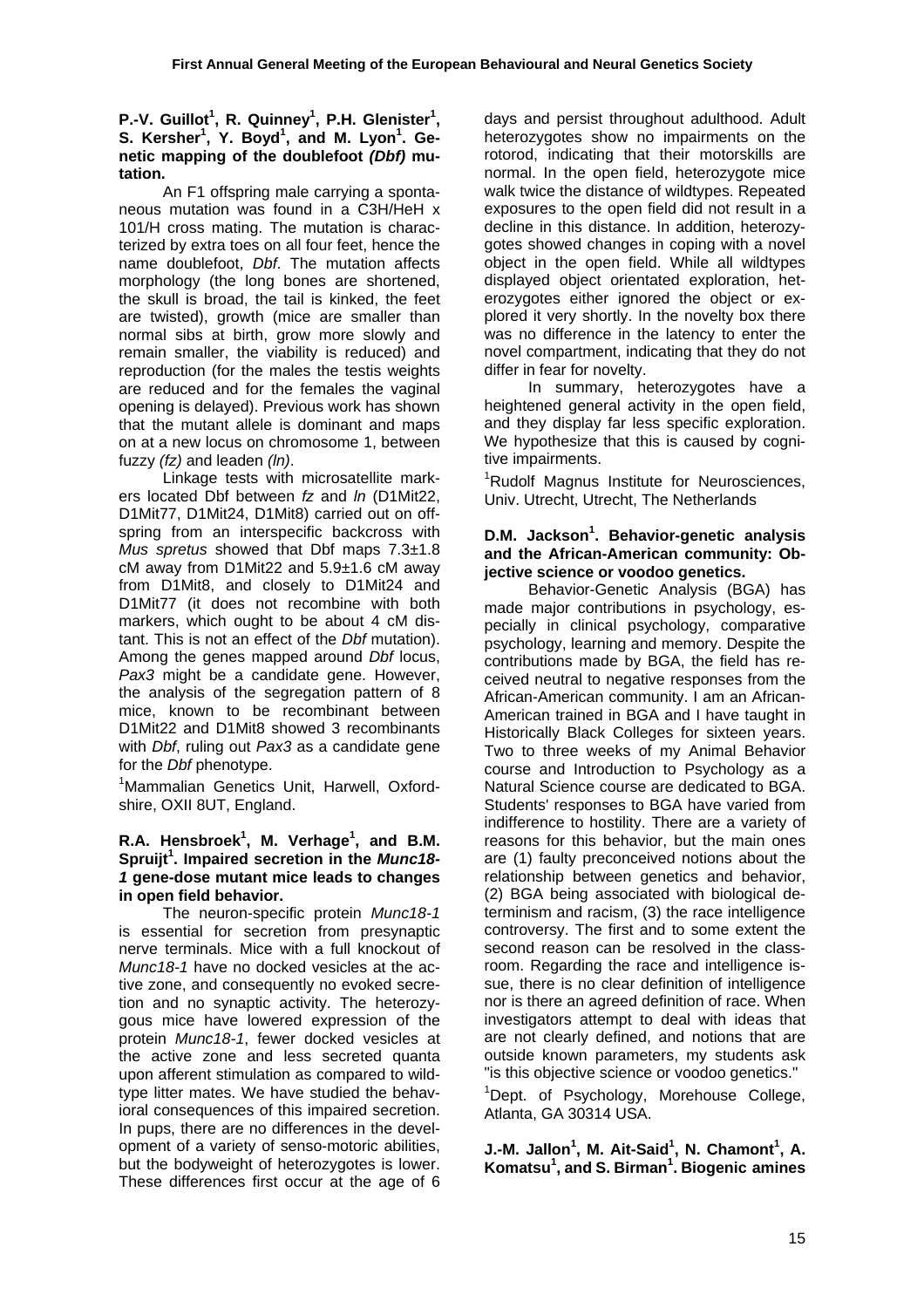#### **affect both sexual behavior and cuticular pheromones of** *Drosophila melanogaster.*

 The *Drosophila melanogaster* pheromonal repertoire comprises female specific cuticular molecules like cis-cis 7,11 heptacosadiene which stimulate male sexual behavior and male rich molecules like cis 7 tricosene which affects female receptivity. Biogenic amines such as dopamine and serotonin are known to have strong effects on a variety of behaviors in vertebrates and invertebrates. Moreover dopamine plays an important pole in the tanning of insect cuticles.

 The Ddc gene encodes Dopa decarboxylase, which catalyzes the conversion of Dopa to dopamine and that of 5 hydroxytryptophan to serotonin. Drosophila males homozygous for the temperature sensitive mutation Ddc ts1 and ts4 were much less successful when reared at the restrictive temperature after eclosion (29°C) compared to those reared at a permissive temperature (18°C). Moreover these former males have a markedly reduced level of cis 7 tricosene. Female pheromone levels are also reduced.

 The pale gene encodes tyrosine hydroxylase, the rate limiting enzyme in the dopamine biosynthesis. Mutations in this gene also lead to defects in both male sexual behavior and contact pheromone levels. Whichever the allele, males become behaviorally sterile with a reduction of their contact pheromone, 7 tricosene. Female contact pheromones are also significantly modified, although the behavioral correlates seem nul.

<sup>1</sup> Laboratoire des Mecanismes de Communication, URA CNRS 1491, Bât. 446, UPS Orsay, 91405 Orsay Cedex, France and Laboratoire de Neurobiologie Cellulaire et Fonctionnelle, CNRS, Marseille, France.

#### **A.I. Kim1 , L.G. Romanova<sup>1</sup> , N.I. Romanova<sup>1</sup> , and E.A. Soubocheva<sup>1</sup> . Behavioral investigation in Drosophila melanogaster mutant lines (gene** *flamenco***).**

 Locomotor activity, chemoreception, sexual behavior and learning were tested in *D. melanogaster* lines, which carry the mutant gene *flamenco*. Lines 2 and 3 possessed and line 1 lacked the active genetic element *gypsy*. The line 4, which carries the wild *flamenco* allele, was used as control. Gene *flamenco* is the part of genetic system which controls the genome instability via influencing transpositions of the retrotransposon *gypsy*.

 Mutant lines investigated revealed the specific behavioral profiles. In lines 2 and 3 locomotor activity was significantly lower in comparison to lines 1 and 4. Chemosensitivity in response to attracting (acetic acid) as well as to aversive (ethylacetate) odorous was also of characteristic pattern in each line. Sexual behavior was tested in groups and in individuals pairs as well. According to sexual activity lines investigated were ranged as 4>1>3>2. Lines 2 and 3 learned less successfully that lines 1 and 4.

 Thus, mutant lines with the *flamenco* gene mutation possessing the retrotransposon *gypsy* active copies and which are characterized by genetic instability demonstrated some peculiarities in behaviors tested in comparison to wild type stable lines. These results suggests that the *flamenco* gene probably influences the development of behavioral functions.

<sup>1</sup>Dept. of Biology, Moscow State University, Moscow, Russia.

## **R. Lalonde1 , M. Dubois<sup>1</sup> , C. Strazielle<sup>2</sup> , and J. Eyer<sup>3</sup> . Neurobehavioral evaluation of**  *NFH-LacZ* **transgenic mice.**

*NFH-LacZ* transgenic mice are characterized by an early accumulation of a neurofilament of high molecular weight (NFH) in the cell bodies of neurons and a slower progression of Purkinje cell degeneration in the cerebellum. By comparison to normal littermate controls, irrespective of age (3 and 12-20 months), *NFH-LacZ* transgenic mice had a lower number of rears in an open field, lower latencies before falling on a large steel beam, longer movement times on a coat-hanger, and a higher number of quadrant entries and escape latencies in the visible platform version of the Morris water maze. Aged *NFH-LacZ* transgenic mice were disproportionately impaired on spontaneous alternation rate and latencies before falling on the coat-hanger and on the rotorod. No transgene effect was observed for horizontal motor activity in two open fields, choice latencies during spontaneous alternation, and distance traveled on the stationary beam tests. These results indicate selective defects of vertical motor activity, equilibrium, and visuomotor performance in a transgenic mutant with cerebellar degeneration.

<sup>1</sup>Univ. Rouen, Fac. Sciences, Lab. Neurobiol. Apprentissage, 76821 Mont-Saint-Aignan Cedex France.  $\mathrm{^{2}Univ.}$  Nancy1, France. <sup>3</sup>INSERM U 298, Angers, France.

#### **I. Le Roy1 , F. Perez-Diaz<sup>1</sup> , M. Navet<sup>1</sup> , and P.L. Roubertoux<sup>1</sup> . Co-detection of QTLs for cerebellar patterns of foliation (CPF) and hind limb coordination in mice2 .**

 The NZB/BlNJ (N) and C57BL/6JBy (B6) inbred strains of mice exhibit large differences for CPF and hindlimb coordination. A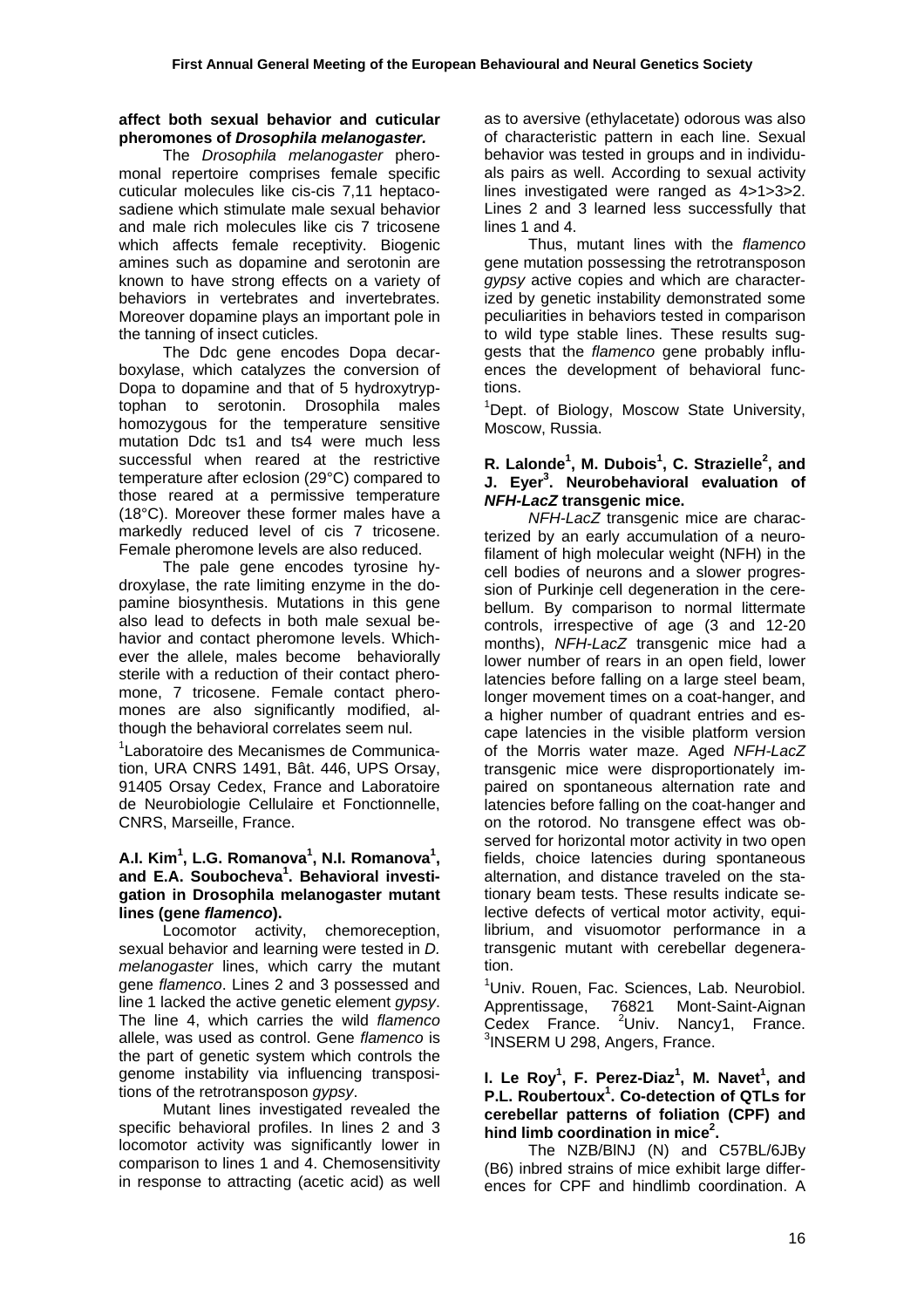joint QTL detection was performed for these traits employing 260  $F<sub>2</sub>$  male and female mice. Sixty five SSLPs (average distance 22.5 centiMorgans) were individually typed. Variation of intraculminate fissure is linked to three genes: *Cpfi-1* (Chr. 1), *Cpfi-2* (Chr. 4, corresponding to the previously mapped *Cfp-1*, Neumann *et al*., 1990, *Brain Res*., 524, 85-89) and *Cpfi-3* (Chr. 19). The presence or absence of the uvula fissure is determined by a single genetic locus (*Cpfu-1*) which is located on Chromosome 1. Four genes are implicated in declival fissure: *Cpfd-1* (Chr. 1), *Cpfd-2* (Chr. 5), *Cpfd-3* (Chr. 9) and *Cpfd-4* (Chr. 13). The *Cfp-2* and *Cfp-3* genes (Garretson *et al*., 1993, *Brain Res*., 630, 221-225) do not contribute to CPF variation between N and B6. The abnormal coordination of the hind limbs (measured by the number of slips on the carved bar, generously provided by H.-P. Lipp, Zürich) is linked to five QTLs. *Cpfd-1, Cpfu-1*  and one QTL (contributing 17% of the genetic variance) of the motor coordination are located on the telomeric part of chromosome 1. This result suggests a functional link between uvula and declival fissures and hindpaw coordination.

<sup>1</sup>UPR CNRS 9074, Génétique, Neurogénétique, Comportement, Institut de Transgénose, CNRS, 3b rue de la Férollerie, 45071 Orléans Cedex 2, France.

<sup>2</sup>Supported by CNRS (UPR 9074), Ministry for Research and Technology, Région Centre and Préfecture de la Région Centre. UPR 9074 is affiliated with INSERM and Université d'Orléans.

#### **I. Le Roy1 , F. Perez-Diaz<sup>1</sup> , and P.L. Roubertoux<sup>1</sup> . Quantitative Trait Loci linked to sucrose octoacetate (SOA) consumption in**   $mice<sup>2</sup>$ .

 NZB/BlNJ (N) and C57BL/6JBy (B6) mice differ in two-bottle preference tests for sucrose octoacetate (SOA) at two concentrations (0.1 mM SOA and 1 mM) *vs.* water. The N strain is considered as demitaster and B6 as non-taster. We took advantage of large DNA polymorphisms measured by Short Sequences of Length Polymorphisms (SSLPs) between N and B6, to map the QTLs implicated in SOA consumption at these two concentrations. Two hundred sixty four male and female mice from the  $F_2$  generation were individually phenotyped then genotyped using 65 SSLPs (average interval length 22.5 centi-Morgans). Four methods were used for mapping because different assumptions underlie the mathematical models used to map QTLs, 1) Nonparametric method, 2) interval mapping method (Lander and Botstein, 1989, *Genetics*  121:185-189) 3) Zeng's model 3 (Zeng, 1993, *PNAS* 90:10972-10976) and 4) Zeng's model 6 including the interval mapping and cofactors markers (Zeng, 1993, *PNAS* 90:10972- 10976). QTLs co-detected with the four methods are reported here. Three QTLs were mapped for 0.1 mM SOA concentration: chromosomes 11, 2 and 19 (15, 9 and 4,1% of genetic variance, respectively). Three other QTLs were detected for 1 mM SOA concentration: chromosomes 6, 11 and 19 (30, 8 and 4% of genetic variance, respectively). A locus on chromosome 6, mapped at 62 cM from the centromere (Capeless *et al*., 1990, *Behav. Genet*. 22:655-663) may be the same as the locus that we have mapped on the same chromosome between 54.5 and 58.5 cM. This QTL cosegregates with *Prp* (prolin-rich protein), *Ldr-1* (lactate dehydrogenase regulator-1), *Rua* (raffinose undeca-acetate aversion) and Qui (quinine aversion). Two QTLs are common to consumption at 0.1mM and 1 mM SOA concentration, suggesting that sensitivity (low concentration) and aversion (high concentration) have partially identical genetic correlates.

<sup>1</sup>UPR CNRS 9074, Génétique, Neurogénétique, Comportement, Institut de Transgénose, CNRS, 3b rue de la Férollerie, 45071 Orléans

Cedex 2, France.<br><sup>2</sup>Supported by CNRS (UPR 9074), Ministry for Research and Technology, Région Centre and Préfecture de la Région Centre. UPR 9074 is affiliated with INSERM and Université d'Orléans.

#### **H.-P. Lipp<sup>1</sup> . Targeted disruption or genetic background: A practical solution to the flanking allele problem in behavioral testing of knockout mice<sup>2</sup> .**

 Some of the behavioral effects attributed to targeted disruptions might be due behavioral background rather than to the mutation itself (Gerlai, TINS 19: 177-181, 1996). Many targeted mutations have been done using stem cells derived from various 129 mouse substrains known as poor performers in learning tasks. Yet, any targeted locus is flanked by an unknown number of alleles derived from the 129 stem cell donor, even after backcrossing to another strain. Such linkage may then fake an impaired learning phenotype due to the presence of behaviorally confounding 129 alleles.

 In practice, the problem is not so relevant for mouse samples consisting of a mixed background (commonly 129 x C57BL/6) because the 129 derived problems are canceled by hybrid vigor, that is, even those mice carrying targeted disruptions perform better than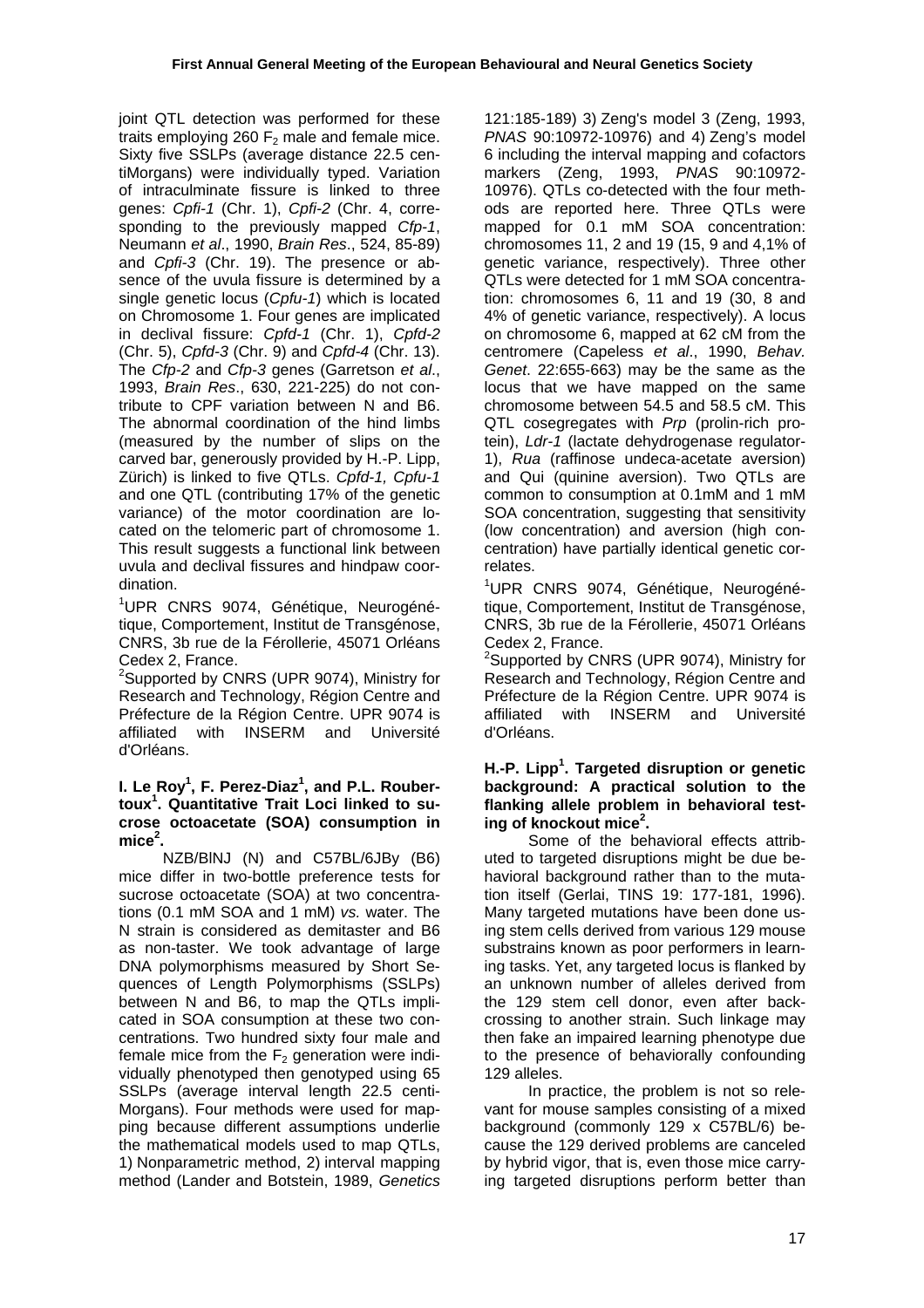the original C57BL/6 mutation, at least in swimming navigation learning.

 A practical and theoretical solution is possible for recessive targeted mutations, using congenic backcrosses to 129 and C57BL/6. Crossing 129 and C57BL/6 congenics (each one carrying one chromosome with the targeted 129 segment) with the pure inbred lines will result in 3 genotypes of F1 mice with one set of alleles from 129 and the other from C57BL/6.: an ordinary F1 hybrid 129 x C57, one sample which is homozygous for the flanking segment, one of the segments containing the targeted deletion, and one sample in which the flanking segment with the mutation matches a C57 flanking segment. When the groups heterozygous for the targeted mutation are compared, one should observe no phenotypical differences. If the groups behave differently, it must be due to homozygosity of flanking 129 alleles.

<sup>1</sup>Inst. Anatomy, Univ. Zürich, Winterthurerstrasse 190, CH-8057 Switzerland. <sup>2</sup>Supported by SNF 31.46691.96 and the Human Frontier Science Programme.

#### **F. Maarouf<sup>1</sup> , P.L. Roubertoux<sup>1</sup> , and M. Carlier<sup>1</sup> . Substitution of mitochondrial DNA (mtDNA) and laterality in mice<sup>2</sup> .**

 The mtDNA makes up less than 0.2% of the total DNA in mouse. It is entirely transmitted by the mother. The laboratory strains of inbred mice share mtDNA from *Mus musculus domesticus* origin except NZB which has mtDNA from *M. musculus brevirostris* origin. Two congenic strains for mtDNA have been developed: NZB with mtDNA from CBA/H and CBA/H with mtDNA from NZB. The congenic strains have now reached the 25th and 26th backcross generations, respectively. The mtDNA transfer was checked by PCR amplification and Alu1 digestion. The primers (from Dr. Yonekawa) are specific of the D. loop region of the mtDNA, that presents polymorphisms between NZB and CBA/H. The quartet of congenic strains for mtDNA was tested for laterality in four independent conditions involving fore- and hind-paw preference or performance and body orientation. Substitution of mtDNA was related to the direction of laterality for the hind paws as well as direction and degree of laterality of the body orientation.

<sup>1</sup>UPR CNRS 9074, Génétique, Neurogénétique, Comportement, Institut de Transgénose, CNRS, 3b rue de la Férollerie, 45071 Orléans Cedex 2, France. <sup>2</sup>Supported by CNRS (UPR 9074), Ministry for Research and Technology, Région Centre and Préfecture de la Région Centre. UPR 9074 is affiliated with INSERM and Université d'Orléans.

C.C.G. Marican<sup>1</sup>, L.F. Maarouf<sup>1</sup>, F. Sluyter<sup>1</sup>, W.E. Crusio<sup>1</sup>, and P.L. Roubertoux<sup>1</sup>. Mito**chondrial DNA effects on spatial memory and the intra- and infrapyramidal mossy fiber terminal fields of the hippocampus<sup>2</sup> .** 

To investigate possible genetic effects of mitochondrial DNA (mtDNA) on spatial memory, two strains of laboratory mice NZB and CBA/H, having different mtDNA, and their reciprocal congenics for the mtDNA (N*mtDNA*.H and H*mtDNA*.N) were used. Per genotype, 12-16 male mice were tested in an 8-arm radial maze. Total numbers of errors and the numbers of correct entries in the first eight arm sampled on days 2-5 were analyzed. The results show an effect of the origin of both the genetic background and the mtDNA with the background and mtDNA of strain H increasing spatial learning ability. In addition, the sizes of the intra- and infrapyramidal mossy fiber (IIPMF) terminal fields, known to be correlated with spatial memory, were quantified. The mtDNA of an N origin decreases the size of the IIPMF of mice with an H background. We conclude that non-pathological variations in mtDNA may influence complex neural and behavioral characters.

<sup>1</sup>Génétique, Neurogénétique et Comportement, CNRS UPR 9074, Centre de Transgénose, 3b rue de la Férrolerie, 45071 Orléans Cedex 02, France.<sup>2</sup>Supported by CNRS (UPR 9074), Ministry for Research and Technology, Région Centre and Préfecture de la Région Centre. UPR 9074 is affiliated with INSERM and Université d'Orléans.

## **J.-R. Martin<sup>1</sup> and M. Heisenberg<sup>1</sup>. The effect of mushroom-body on locomotor activity in**  *Drosophila.*

 The search for the basic functional organization of insect brains has suggested that the mushroom bodies (MBs) play a role in the processing and storage of chemosensory information (e.g. olfactory learning). In an attempt to correlate the motivation process with different brain structures we have developed a new paradigm of spontaneous locomotor activity by measuring free walking behavior. We have investigated the role of the MBs in this paradigm using three different and independent approaches: by chemical ablation, by mutations affecting MB gross anatomy, and by toxigenetic interruption of MB neuron activity.

*Drosophila* MBs are a paired neuropil each consisting of about 2500 parallel Kenyon cell fibers derived from four neuroblasts. Feeding hydroxyurea (HU) to newly hatched larvae nearly exclusively deletes these cells, resulting in near complete MB ablation in the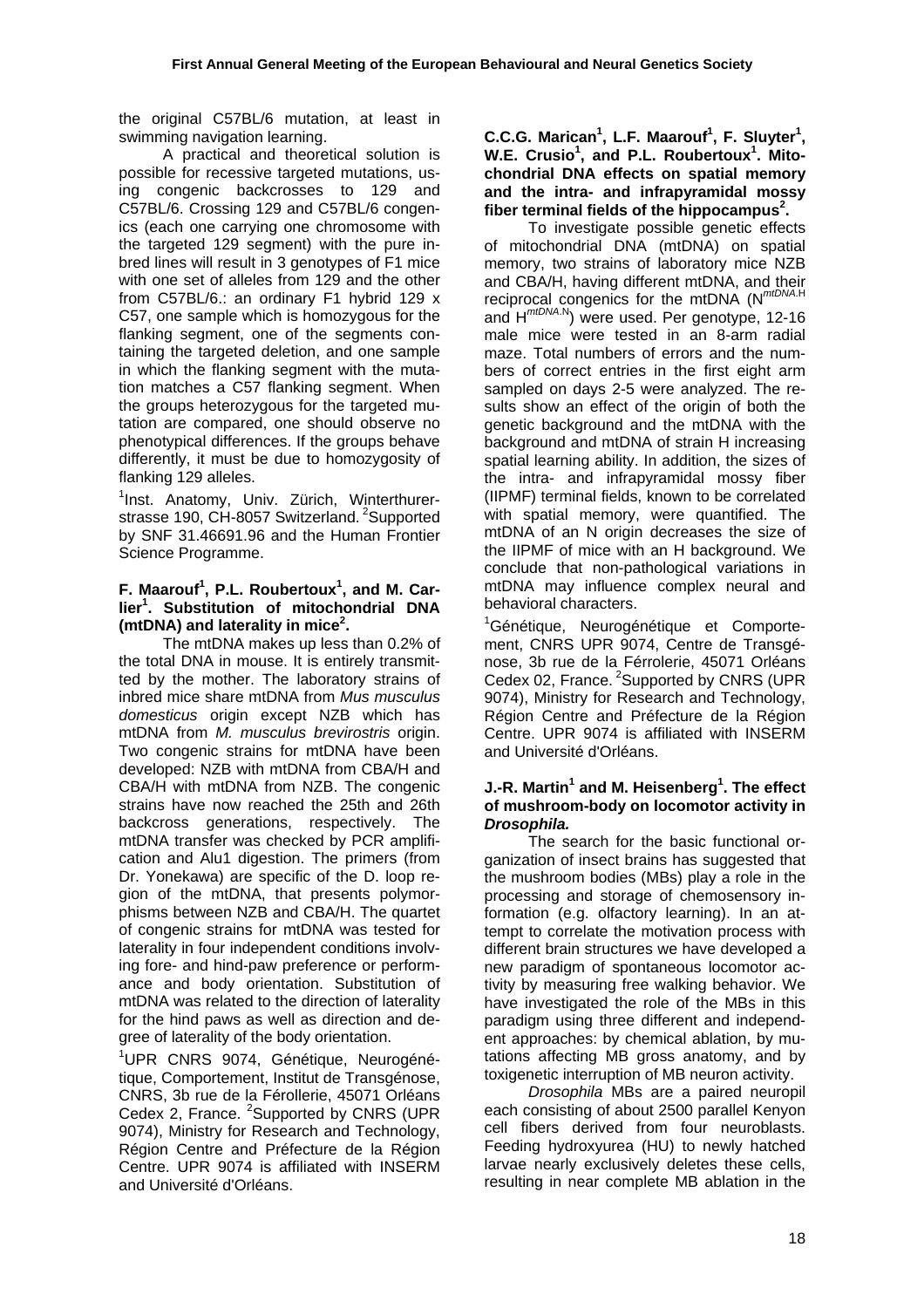adult. In measuring the total walking activity of HU-treated MB-less flies, there was not significant difference from untreated control flies. However, the pattern of activity or the distribution of activity as a function of time was significantly different. While control flies had a level of activity that decreased to almost zero as a function of time, the HU flies had a level of activity that only slightly decreased with time. This finding, implicating the MBs in a general inhibition of motor activity is consistent with previous work on crickets (Huber, 1960).

These results were reinforced by the measurement of walking activity in two MB mutations, mushroom-body-deranged *(mbdKS65)* and mushroom-body-miniature *(mbm1*). Both mutations showed the same defects as the HU flies. That is, a change in the distribution of activity compared to wildtype flies. Recently, the GAL4 enhancer-trap technique allowed us to specifically target the MBs with expression of a transgene encoding the tetanus toxin light chain, which is known to block synaptic transmission. The behavioral defects in locomotor activity were also observed in three different GAL4 enhancer-trap lines which drove the tetanus-toxin expression specifically in the Kenyon cells of the MB.

 Thus, similar results were obtained by three different approaches and strongly suggest a regulation of locomotor behavior by the MBs. It also argues that the MBs, in addition to the previously determined role in olfactory processes, could be implicated in a more general process organizing temporal and spatial patterns of behavior. Importantly, the consistency of results with the three techniques implies that the tetanus toxin (depending on GAL4 expression) is sufficiently specific to be useful for the structure-function mapping of the brain.

F. Huber, 1960. *Z. vergl. Physiol.,* 44, 60-132.

<sup>1</sup>Theodor-Boveri-Institut für Biowissenschaften, Lehrstuhl für Genetik, Am Hubland, D-97074 Würzburg, Germany.

#### **D. Moechars<sup>1</sup> , I. Dewachter<sup>1</sup> , K. Lorent<sup>1</sup> ,**  and F. Van Leuven<sup>1</sup>. Expression of mutant **and native human amyloid precursor protein in transgenic mouse brain.**

 Alzheimer's disease (AD) is a devastating neurodegenerative disorder affecting an increasing fraction of the elderly population. Clinically, AD is a progressive disease beginning with diffuse deterioration of short term memory and mental functions. Neither effective treatment, nor specific clinical diagnosis is available. The definite diagnosis of AD is only reached by post-mortem pathological analysis of the brain, i.e. by microscopical demonstration of senile plaques, neurofibrillary tangles, vascular amyloid deposits, neuronal damage and astrogliosis. The slow course of the disease, the late age of onset, the physical condition of the patients, the fact that the brain is the target organ and the lack of direct methods to study the disease process in humans are all compelling arguments to search for an experimental animal model. A model is also needed to clarify the mechanistic cause and the pathological evolution of the disease process itself and would serve as a test-system for potential therapeutic strategies and screening drug libraries available.

 The knowledge that different mutations in the Amyloid Precursor Protein (APP) gene cause early-onset, familial and very aggressive forms of AD, was the incentive to use transgenic mouse technology for the purpose of developing models. Using the neuron specific elements of the mouse thy1 gene as a promoter, we have generated transgenic mice that overexpress in brain, wild type and clinical mutants of APP.

 Wild type and mutant APP tg mice become progressively hyperactive, aggressive, display seizures and die prematurely, reminiscent of observations in AD patients. In addition, neurodegeneration in the hippocampus and in the cortex of the tg mice is concordant with areas that are severely affected in AD brain. In the brain of older transgenic mice bamyloid deposits become apparent throughout the hippocampus and cortex. Astrogliosis, disturbed behavior, learning deficit and neophobia are all evidenced. Pharmacologically, disturbed glutamatergic changes are most noticeable with overt de-sensitization towards NMDA and increased sensitivity towards kainic acid. Many of phenotypic traits are dependent on the expression levels in different transgenic strains and are more severe in homozygous animals.

1 Experimental Genetics Group, Center for Human Genetics, Leuven, Belgium.

#### **A.P. Monaghan1 , D. Bock<sup>1</sup> , P. Gass<sup>1</sup> , A. Schwäger<sup>1</sup> , D.P. Wolfer2 , H.-P. Lipp<sup>2</sup> , and G. Schütz<sup>1</sup> . Aggressive behavior and defective limbic system in mice lacking the** *tailless* **gene.**

*Tailless* is a member of the nuclear receptor gene superfamily of transcription factors, and is expressed in the invertebrate and vertebrate brain. In mice, its transcripts are restricted to the periventricular zone of the forebrain (4), the site of origin of neurons and glia. We generated mice lacking functional protein from this gene by homologous recombination. At birth, homozygous mutant mice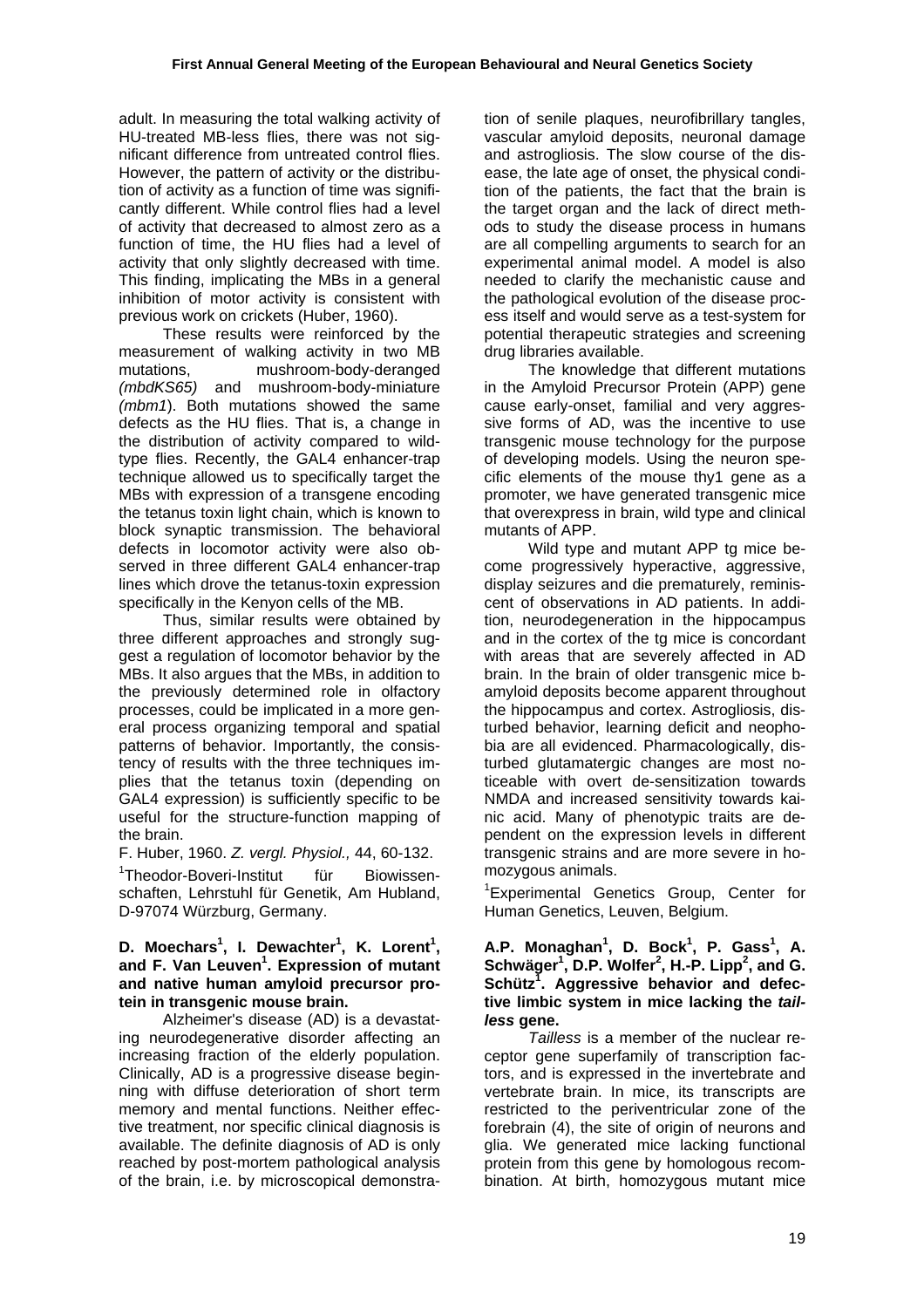are viable indicating that tailless is not required for prenatal survival. However, adult mutant mice show a reduction of rhinencephalic and limbic structures, including the olfactory, infrarhinal and entorhinal cortex, amygdala and dentate gyrus. Disruption of proliferation events is first observed in the ventricular zone of E14.5 day embryos. Homozygous mutant males exhibit an extremely aggressive behavior and are sexually aggressive toward females. Forty-five percent of mutant females are also aggressive and lack normal maternal instincts. These animals therefore provide a molecular approach to understand the genetic architecture and morphogenesis of the forebrain and to identify structures and connections involved in aggression.

<sup>1</sup>Div. Molec. Biol. Cell I, German Cancer Research Centre, Im Neuenheimer Feld 280, Heidelberg, Germany. <sup>2</sup>Institute of Anatomy, Univ. Zürich-Irchel, 8057 Zürich, Switzerland.

# S. Mortaud<sup>1</sup>, E. Donzes-Darcel<sup>2</sup>, P.L. Rou**bertoux<sup>1</sup> , and H. Degrelle<sup>2</sup> . Murine steroid sulfatase gene expression in the brain during postnatal development and adulthood3 .**

 The microsomal enzyme steroid sulfatase (STS, E.C.3.1.6.2) has a central function in the neurosteroid activity. It determines the switch between the sulfated forms and the free forms of steroids. These two forms of steroids have opposite effects. The expression of STS in the brain during development was investigated in mice. An enzyme linked immunoabsorbent assay (ELISA) was used, employing polyclonal mono-specific antibodies (Mortaud *et al.*, 1995, *J. Ster. Bioch. Mol. Biol.* 52:91-96). The results show that STS was present in the brain. The STS concentration was higher at birth than in adult brains and higher in males than in females as a general rule. The pattern of expression of STS in the brain was strain dependent.

 $1$ IJPR CNRS 9074, Génétique, Neurogénétique, Comportement, Institut de Transgénose, CNRS, 3b rue de la Férollerie, 45071 Orléans Cedex 2, France. <sup>2</sup>Laboratoire d'Endocrinologie, UFR Biomédicale, Université Paris V-René descartes, 45 rue des Saints Pères, 75270 Paris Cedex 06. <sup>3</sup>Supported by CNRS (UPR 9074), Ministry for Research and Technology, Région Centre and Préfecture de la Région Centre. UPR 9074 is affiliated with INSERM and Université d'Orléans.

# **L. Muir<sup>1</sup> . Wrongful sterilization: A case history.**

 The Government of Alberta in Canada at one time believed that childhood learning and behavior problems arose entirely from defects of heredity. It passed the Sexual Sterilization Act in 1928, and then 2832 people were surgically sterilized by order of its Eugenics Board until 1972 when the Act was repealed. The Board believed intelligence was fixed by heredity and used IQ tests to justify its directives. In reality, many children capable of normal intelligence and a full life were confined in institutions, poorly educated, and then forcibly sterilized. Leilani Muir will tell of her experiences with eugenics in Alberta and appeal to scientists to oppose any recurrence of this practice.

<sup>1</sup> Alberta, Canada.

M. Nakajima<sup>1,2</sup>, A. Inui<sup>1</sup>, and L.C. Samuel**son2 . Anxiety-like behavior is modulated by long-term over-expression or transient administration of neuropeptide Y in the mouse brain.** 

 Neuropeptide Y (NPY), one of the most abundant peptide transmitters in the mammalian brain, is assumed to play an important role in behavior and its disorders. These studies examined the effects of exogenous NPY administration as well as NPY overexpression in transgenic mice. The long-term effects of NPY overexpression were studied in transgenic mice carrying the neuron-specific promotor of the human Thy-1 gene linked to mouse NPY cDNA. These transgenic mice displayed signs of anxiety in the elevated plus-maze, which was different from the anxiolytic effects of NPY reported previously. To further investigate anxiety-like behavior in normal mice, we tested the effects of NPY peptide agonists with specificity for Y1- or Y2-type receptors using the same paradigm.

 Anxiety levels were assessed 10 minutes after intracerebroventricular administration of various doses of NPY, ILeu31, Pro34]NPY (Y1 receptor specific) or NPY13- 36 (Y2 receptor specific). NPY has both an anxiolytic and an anxiogenic effect at 0.7 nmol/brain and 7 pmol/brain, respectively. The anxiolytic effect was reproduced at 70 pmol/brain of [Leu31, Pro34]NPY and the anxiogenic effect at 20 pmol/brain of NPY13-36. The results indicate that NPY produces not only an anxiolytic effect via Y1-type receptors, but also an anxiogenic effect via Y2-type receptors at low doses. The anxiogenic effect of NPY could no longer be observed 30 minutes after administration. These experiments suggest the involvement of NPY in anxiety physiologically as well as pathologically.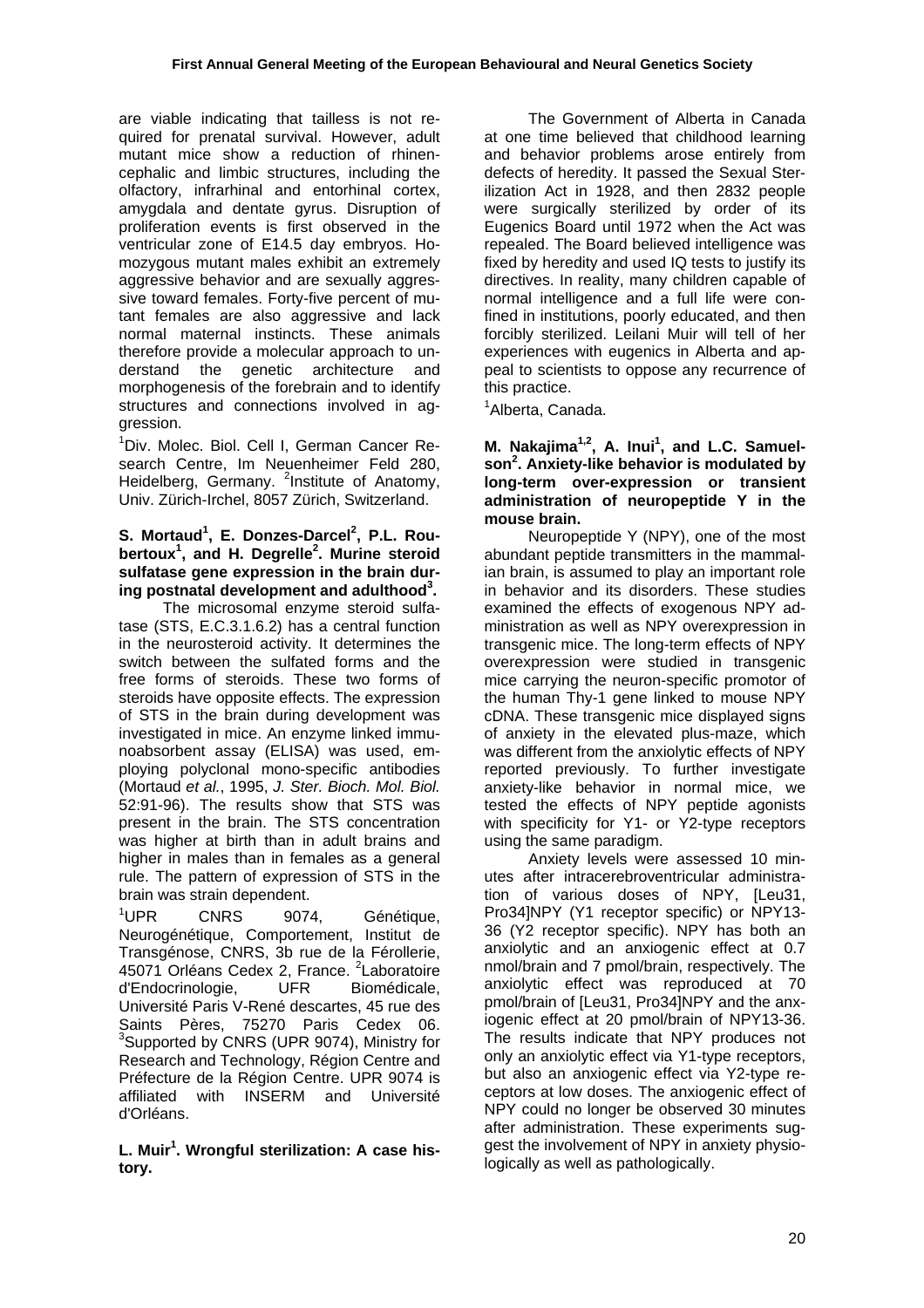<sup>1</sup>Second Dept. of Internal Medicine, Kobe University School of Medicine, Japan. <sup>2</sup>Dept. Physiol, Univ. Michigan, USA.

# **D.J. Nash<sup>1</sup>, R.S. Ackley<sup>2</sup>, and L. Al-Ani<sup>1</sup>. Genetic and environmental effects on the incidence of neural tube defects in mice.**

 The objectives of this study were to explore further the relationship between teratogens and genetic factors in the causation of neural tube defects and to document genetic and phenotypic parameters. A single dose of hydroxyurea (HU), retinoic acid (RA), or mitomycin-c (MM-C) was administered intraperitoneally (IP) to pregnant females on day 7, 8, or 9 of gestation at a dosage of 100, 200, 300, or 400 mg/kg (HU); 5, 10, 15, or 20 mg/kg (RA); or 0.75, 1.5, 2.5, or 3.5 mg/kg (MM-C) respectively. Mice were sacrificed at day 17 of gestation and their fetuses were examined for NTDs and other abnormalities.

 Results indicated wither synergistic or curative effects of the treatments with (HU), (RA), or (MM-C) depending upon the day of the injection, drug, and the dosage. The penetrance of the tail zigzag Tz gene was decreased significantly on day 9 of gestation compared with controls groups for (HU), and (RA). No beneficial or curative effect on NTDs was obtained by (MM-C) treatments on day 8 or 9 of gestation. Fetal mortality was significantly increased in all doses tested. The highest proportions were 0.48, 0.48 for tail zigzag fetuses at dose 400 mg/kg (HU) on day 8, and random fetuses at dose 20 mg/kg (RA) on day 7 of gestation respectively.

 Maternal age, mutation, drug, day of injection, dose/drug, and drug x mutation contributed significantly to the variation in neural tube defects. Heritability estimates were calculated by paternal half-sibs methods. Using all data the heritability estimates were 0.29 –  $0.08, -0.01 - 0.03, 0.22 - 0.07, -0.10 - 0.02,$ and  $0.04 - 0.06$  for body weight, tail length, body length spina bifida and exencephaly.

<sup>1</sup>Colorado State University, Fort Collins, CO, USA. <sup>2</sup>Univ. Northern Colorado, Greeley, CO, USA.

## **P. Nef<sup>1</sup> . Additional role(s) for the odorant receptor proteins?**

 The detection of a myriad of odor molecules takes place on a restricted nasal surface composed of sensory neurons. What is the biological mechanism allowing the detection and discrimination of thousand different smells? Several hypotheses have been proposed since the beginning of the century. However, only recently, a model for the perception of odors is supported for the first time by experimental data. These studies illustrate not only how the nose may smell, but also suggest additional roles for the odor receptors within and outside the olfactory system. Here, I will review recent experiments on i) the putative odor receptor gene family, ii) the three models for olfaction, and iii) the potential roles for the odor receptors during development in tissues unrelated to olfaction. In conclusion, olfaction allows the study of a sensory neural coding scheme responsible for the conscious perception of chemical stimuli within the context of other environmental signals.

<sup>1</sup>Dept. of Biochemistry, University of Geneva, 30, quai Ernest-Ansermet, CH-1211 Geneva 4, Switzerland.

#### **G.O. Pflugfelder1 . Genetic lesion in** *Drosophila* **behavioral mutants.**

 Over the last 30 years, several hundred behavioral mutants were isolated in Drosophila. Only a fraction of these are well characterized genetically, behaviorally, and structurally. From six areas of behavior a set of 24 well studied mutants was chosen in which the behavioral defect is probably caused by a central dysfunction and not by an impairment of sensory input or motor output. In all cases, the affected genes can be mutated to more than just a behavioral phenotype. Most genes in the sample are essential. Phenotypic specificity thus is caused by the specificity of the mutation and not by the gene being a "behavioral gene". It is asked how partial functional inactivation in these loci is brought about genetically. In particular, I attempt to discern whether behavioral mutations affect part of a protein´s functional repertoire, a subset of protein isoforms, or the spatio-temporal expression of a gene. Not unexpectedly, in view of the predominant use of ethyl methanesulfonate (EMS) as mutagen, the majority of sampled mutations fall into the first two categories. The potentially richest source of genetic versatility, the spatio-temporal modulation of promoter activity by enhancers and silencers, has thus been insufficiently exploited for obtaining behavioral mutants. Various mutagens are reviewed as to their suitability in inducing selective regulatory mutations.

<sup>1</sup>Lehrstuhl für Genetik, Biozentrum, Theodor-Boveri-Institut, Univ. Würzburg, Germany

#### **N.K. Popova<sup>1</sup> . Central serotonin and genetically defined strategy of defensive behavior.**

 Aggression as an active response to threatening stimuli and freezing (catalepsy) as passive reaction represent two principal kinds of fear-induced defensive behavior. Significant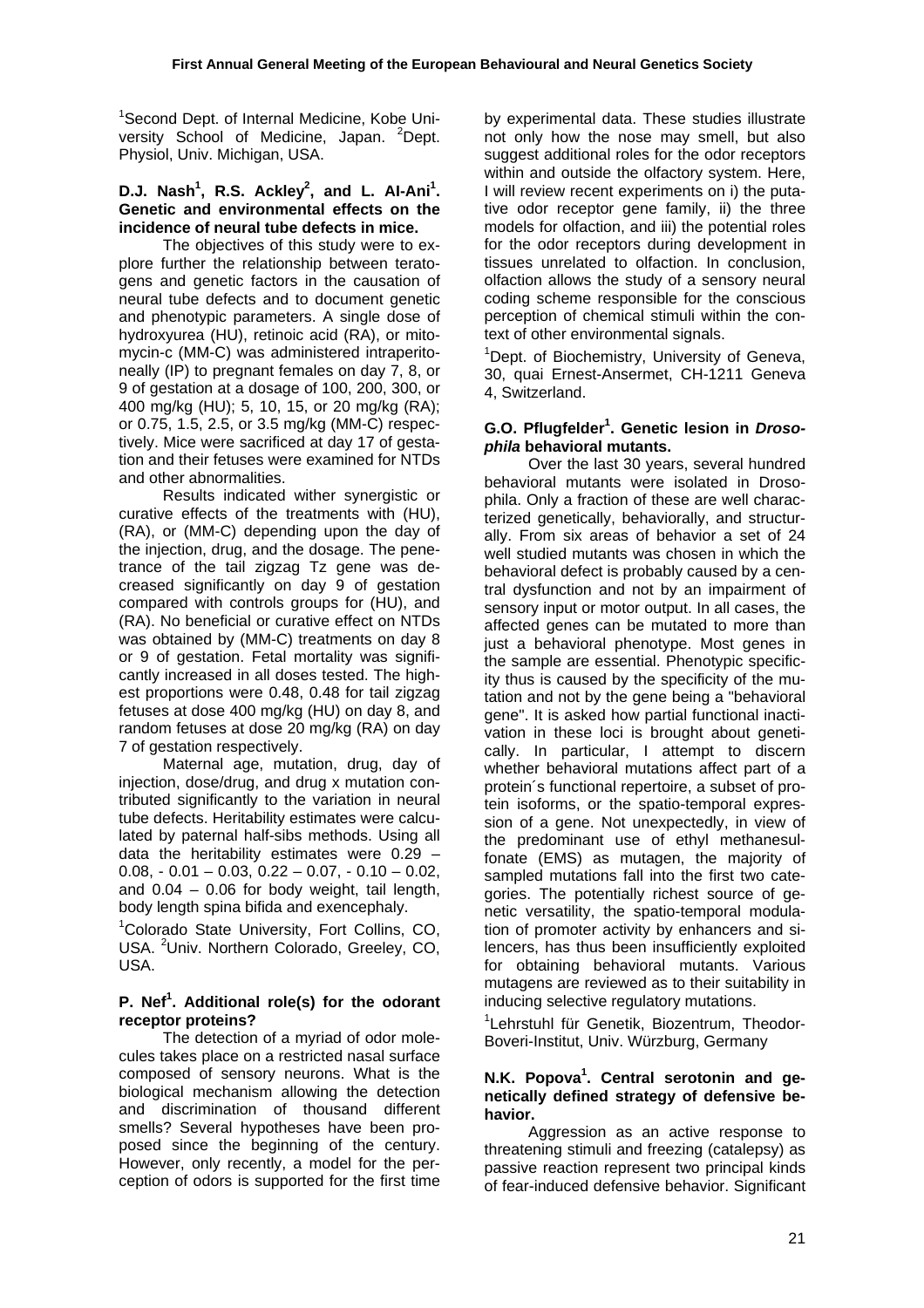differences in brain serotonin metabolism and serotonergic receptors was found in animals genetically predisposed to different kinds of defensive behavior. Increased activity of tryptophan hydroxylase, the key enzyme in serotonin biosynthesis, was shown in the striatum but not in the midbrain of rats selected for many generations for predisposition to catalepsy. In contrast to genetic cataleptics, the decreased tryptophan hydroxylase activity in the midbrain as well as decreased serotonin and its major metabolite 5-HIAA in some brain regions of aggressive Norway rats in comparison to rats selected for many generations for the lack of aggressive behavior towards man was found. At the same time, specific binding of [3H]8-OH DPAT in some brain regions was decreased both in rats with a manifest active fear-induced aggression, indicating the decreased density in 5-HT1A-like serotoninergic receptors.

 The data suggest the involvement of 5- HT1A-like serotonergic receptors in the mechanisms of anxiety and fear inducing various kinds of defensive behavior, while the strategy of defense seems to be determined by genetically defined serotonin metabolism in some brain regions, *i.e.,* genetic predisposition to freezing is associated with increased serotonin metabolism in the striatum, while a decreased serotonin metabolism in the midbrain makes animals highly aggressive.

<sup>1</sup>Inst Cytol and Genet, Siberian Branch Russian Acad Sci, Novosibirsk, Russia.

#### **A. Python<sup>1</sup>, Th. Steimer<sup>2</sup>, P. Driscoll<sup>3</sup>, and Z. de Saint Hilaire1,4. Roman High-(RHA/Verh) and Low-(RLA/Verh) Avoidance rats differ in 24 hr-EEG sleep patterns: A model for human sleep disorders associated with anxiety and/or depression?<sup>5</sup>**

The role of genetic factors in determining psychological traits, social and non-social behaviors, physiological and behavioral adaptation to the environment, and their relationship to sleep disorders is still unclear. Psychogenetically-selected Roman High- (RHA/ Verh) and Low- (RLA/Verh) Avoidance rats differ in the way they respond to environmental stimuli and in several neuroendocrine and neurochemical parameters. Because of their high emotional reactivity and relatively passive coping style, RLA/Verh rats are more anxious and more susceptible to stress. Thus, behavioral and physiological changes resembling human depressive symptoms can be more easily induced in RLA/Verh rats by repeated exposure to moderate stressors. As a preliminary step towards a more detailed analysis of the impact of stress on sleep patterns, EEG-sleep recordings were obtained from adult males over 24 hours under stressfree conditions, in order to determine how the particular behavioral and/or neuroendocrine/ neurochemical characteristics of each line could influence the sleep-wake cycle. During the light phase, total sleep time was increased in the hyperemotional RLA/Verh rats as compared to the hypoemotional RHA/Verh rats, due to a shorter sleep latency and longer slow wave sleep (SWS) duration. During the dark phase, RLA/Verh rats showed less paradoxical sleep (PS), fewer sleep cycles and PS episodes, with a longer PS latency, whereas RHA/Verh rats showed a more discontinuous sleep/activity pattern. The results of the present study indicate that there are marked differences in the sleep-wake patterns and sleep stages of psychogenetically selected RHA/Verh and RLA/Verh rats. These may be due to genetically-determined differences in neurotransmitter system activity and/or reactivity or, alternatively, to the way rats from each line react to, and cope with environmental stimuli, including day length. These two lines may therefore provide an interesting animal model for further investigations on the biological and behavioral correlates of sleep disorders associated with anxiety and depression. Moreover, because of the neurochemical differences known to exist between RHA/Verh and RLA/Verh rats, these two geneticallyselected lines may prove useful for further investigations into the neurobiological mechanisms underlying sleep regulation.

<sup>1</sup>Division of Neuropsychiatry and <sup>2</sup>Clinical Psychopharmacology Unit, University Institute of Psychiatry, HUG, CH-1225 Chêne-Bourg, Switzerland.  $3$ Institut für Nutztierwissenschaften, Physiologie und Tierhaltung, ETHZ, CH-8092 Zurich, Switzerland. <sup>4</sup>Neurobiologie des Régulations, Collège de France, Paris, France.<sup>5</sup> Work supported in part by grant No 31.36485.92 from the FNSRS.

# L. Ricceri<sup>1</sup>, A. Usiello<sup>1</sup>, G. Calamandrei<sup>1</sup>, and J. Berger-Sweeney<sup>2</sup>. Methodological **caveats for the study of ontogeny of learning in genetically altered mice.**

 There has been a growing interest in methods for assessing learning and retention capabilities in mice, primarily because genetically altered mice have made it possible to investigate the molecular basis of learning and memory.

Most of the studies with transgenic mice, however, have investigated hippocampal-related cognitive functions in adulthood, using a very limited number of behavioral tests. Recently, we assessed short- and long-term effects of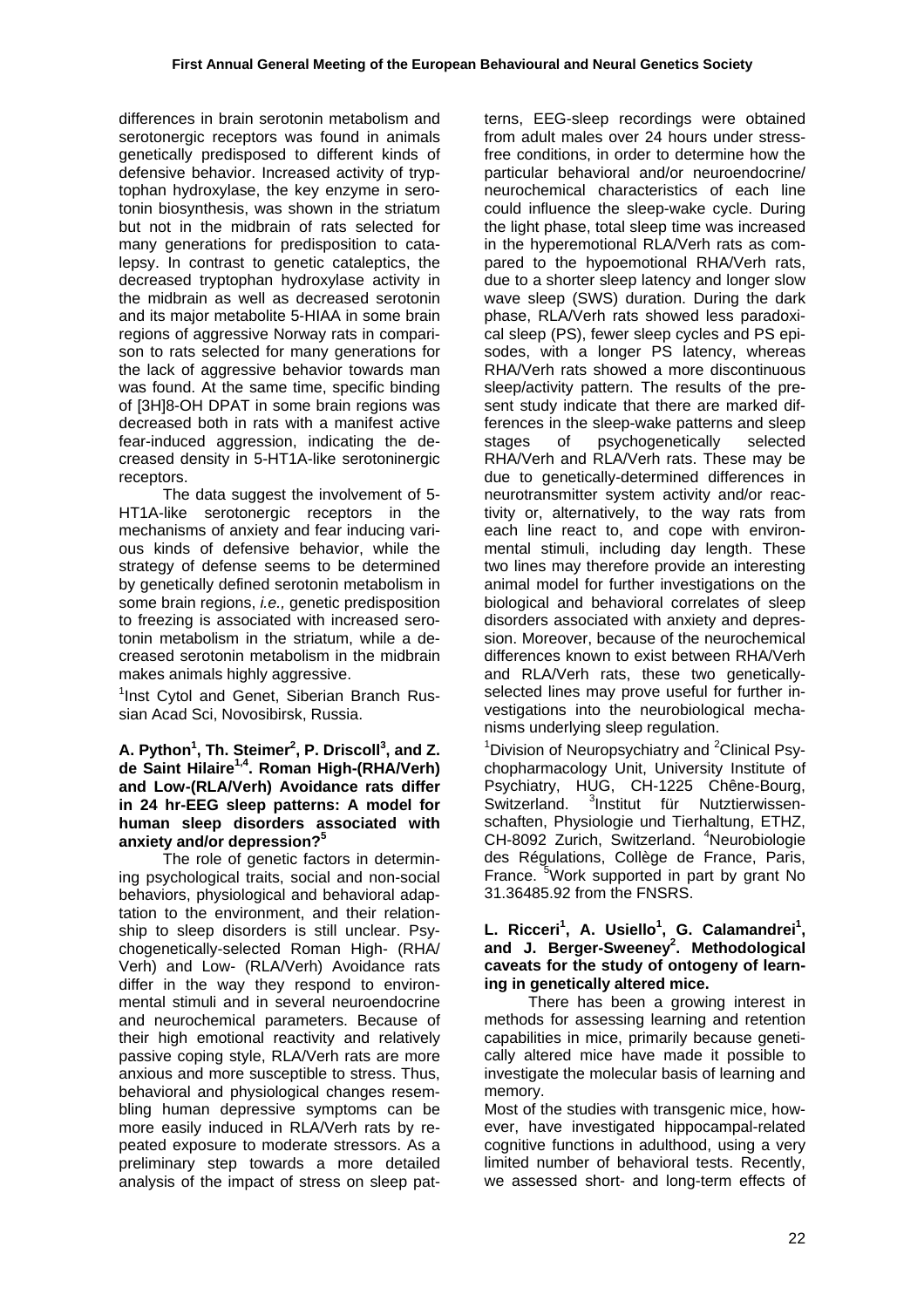neonatal immunolesions of different cholinergic nuclei in the CNS. Our findings, based on comparisons of the effects of the same treatment in neonatal and adult rodents, suggest strongly that:

i) It is useful to examine the behavioral repertoire of the animal throughout its life-span; behavioral effects can change over the animal's life.

ii) The task chosen should not only be appropriate for mice but also be designed to discriminate associative versus non-associative factors.

iii) A modified version of an open field test, with different patterns of objects to explore, is an effective way to examine spatial behavior and may be more sensitive than a water maze task to subtle alterations in spatial performances.

<sup>1</sup>Section of Comparative Psychology, Lab. FOS, Istituto Superiore di Sanità, Rome, Italy. <sup>2</sup>Dept Biological Sciences, Wellesley College, Wellesley, MA, USA.

**L. Rondi-Reig1 , Y. Lemaigre-Dubreuil<sup>1</sup> , D. Müller<sup>2</sup> , A. Lohof<sup>1</sup> , J.C. Martinou<sup>3</sup> , N. Delhaye-Bouchaud<sup>1</sup> , J. Caston<sup>4</sup> , and J. Mariani1 . Cognitive impairment in Hu-bcl-2 transgenic mice with surnumerary CNS neurons.** 

 During central nervous system (CNS) development, many neuronal cell types undergo a period of naturally occurring cell death. Overexpression of the Hu-bcl-2 under the control of the neuron specific enolase promotor in transgenic mice decreases the extent of naturally neuronal occurring cell death with subsequent increase in many neuronal populations. For instance, in the NSE73a mouse line with embryonic overexpression of Hu-bcl-2, the average number of cerebellar Purkinje cells is increased by 43% when compared to controls (Zaniani et al. 1996), and the mean number of granule cells and olivary neurons are increased by 28% and 29% respectively (Zanjani et al., 1997). Our aim was to study the capabilities for learning and memory in these mice, in order to assess the consequences of surnumerary neurons on such cognitive processes. For this purpose we used two experimental protocols, the rotarod test for motor learning, and the Morris water maze for spatial learning. Our results show that Hu-bcl-2 transgenic mice are not ataxic but exhibit motorsynchronization learning impairment. Spatial learning is also impaired in Hu-bcl-2 as they show a delay in the acquisition of the task. Electrophysiological studies show that longterm potentiation of the hippocampus is reduced by 35 % in these transgenic mice. These results demonstrate that surnumerary neurons provoke cognitive deficits.

1 CNRS URA 1488, 75005 Paris, France. <sup>2</sup>1228 Geneva, Switzerland. <sup>3</sup>Institut Glaxo, 1228 Geneva, Switzerland. <sup>4</sup>Neurobiologie de l'apprentissage, 76821 Rouen, France.

#### D. Santucci<sup>1</sup>, E. Alleva<sup>1</sup>, E. Carlson<sup>2</sup>, A. Mi**cera<sup>3</sup> , and L. Aloe<sup>3</sup> . Substance P levels in the CNS and peripheral tissue of SOD-1 transgenic mice.**

 Motor neuron diseases include a number of different sporadic and inherited disorders involving degeneration or death of motor neurons in the spinal cord and in the brain. In recent years a possible therapeutical approach for motor neuron diseases has emerged from studies on neurotrophin actions. Neurotrophins are polypeptides known to play a role in promoting and maintaining survival of motor neurons. It is conceivable to hypothesize that, during motor neuron disorder, peripheral sensory nerves are also affected. However, very few studies has taken into consideration the possible contribution of these polypeptides in maintaining sensory functions during motor neuron diseases and/or reducing peripheral sensory deficit. Nerve Growth Factor is a neurotrophin which is known to play a role in regulating neuropeptide synthesis and release, and in particular that of Substance P (SP), in sensory neurons and primary afferent nerves. In the present study, we used SOD-1 transgenic mice, a relevant model of motor neuron disease, to evaluate the level of SP in peripheral tissue such as the forepaws and the bladder, and in the central nervous system (cortex, hypothalamus and spinal cord). We also investigated the profile of spontaneous activity of these mice. Our results showed no changes in SP concentration in the central nervous system whereas SOD-1 mice had higher SP levels in the bladder when compared to controls. Moreover, a modification in locomotor activity was observed in two-months SOD-1 mice. Our biochemical and behavioral data will be discussed in the context of current knowledge about SOD expression and basal neuropeptide levels.

<sup>1</sup> Lab. di Fisiopatologia di O.S., Istituto Superiore di Sanità, Viale Regina Elena 299, 00161 Roma, Italy. <sup>2</sup>Dept. Pediatrics, Univ. California, 505 Parnassus Ave., San Francisco, CA 94143, USA. <sup>3</sup>Istituto di Neurobiologia, Consiglio Nazionale delle Ricerche, Viale Carlo Marx 15, 00185 Roma, Italy.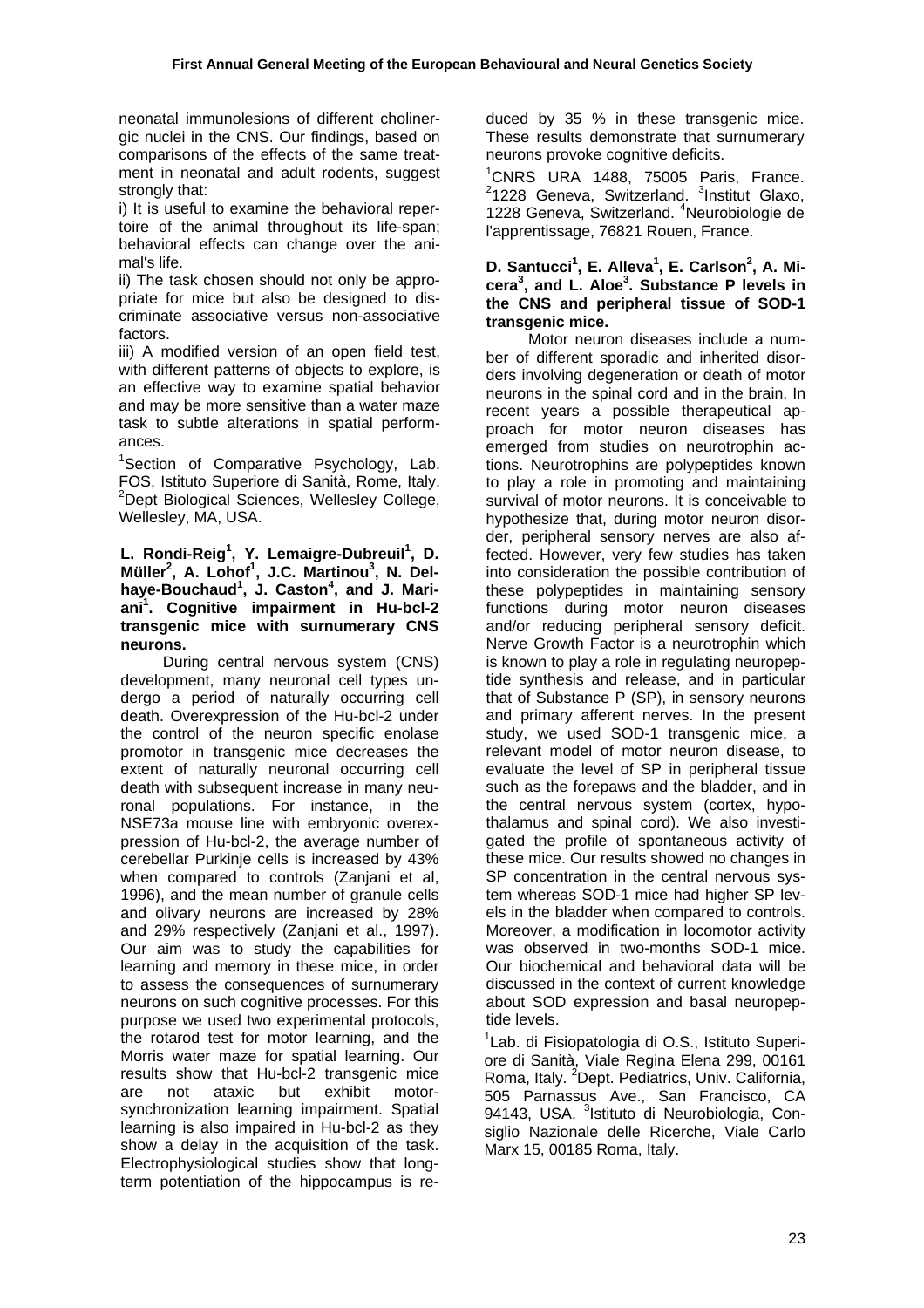#### D. Santucci<sup>1</sup>, J. Kilbridge<sup>2</sup>, D.M.Holtzman<sup>2</sup>, **E.** Alleva<sup>1</sup>, W.C. Mobley<sup>2</sup>, and C. Epstein<sup>3</sup>. **Characterization of the behavior and CNS in partially trisomy 16 mice.**

 Partially trisomic mice (Ts 1716) may provide a new and reliable model for mental retardation in children, since they genetically and phenotypically resemble the trisomy for chromosome 21 in humans, have good viability at birth, and show a moderate impairment in memory and learning performances.

 The neurobehavioral profile of pTs16 animal was characterized by several tests both during the early development and at the adulthood. A delay in the appearance of several sensorimotor reflexes, an impairment in performing the homing test, and changes in locomotor activity were evident throughout the first week of life. Moreover, the ultrasonic vocalization pattern recorded on pnd 3, 5, 7, 9, 11, and 13 confirm a delay in the developmental profile. At adulthood, pTs16 mice showed an alteration in locomotor activity and were slightly impaired in both the Morris maze test and in the acquisition of the passive avoidance task. TrkA-immunoreactive neurons of the basal forebrain from adult pTs16 appear to be fewer in number and smaller in size when compared to that of control littermates.

<sup>1</sup>Behavioural Pathophysiology Section, Lab. Fisiopatologia di Organo e di Sistema, Istituto Superiore di Sanita ,Viale Regina Elena, 299, I-00161 Roma, Italy. <sup>2</sup>Dept. Neurol, and<br><sup>3</sup>Dedictries Univ. Colifornia Sep Erangiace <sup>3</sup>Pediatrics, Univ. California, San Francisco, USA.

# **T. Sarafi1 , S. Daniels<sup>1</sup> , Y. Qian1 , and P. Sengupta<sup>1</sup> . Development and function of the chemosensory system in** *C. elegans.*

 The nematode *C. elegans* responds to many chemicals using a few defined chemosensory neurons. Using behavioral screens we and others have previously identified several genes required for the sensory functions of these neurons. These include *odr-10* (olfactory receptor), *odr-3* (G protein subunit), *osm-9* (putative calcium channel) and *tax-2* (subunit of a cyclic nucleotide gated channel). Analysis of the data from the genome sequencing project has also led to the identification of several large families of putative chemosensory receptors.

 Unlike vertebrates, each chemosensory neuron in *C. elegans* expresses multiple receptors. Different neurons also appear to use different second messenger systems for transducing the sensory signals. Therefore, diversity of function arises from both the expression of particular subsets of receptors as well as appropriate signal transduction genes in different neurons. We are exploring the mechanisms that generate this functional diversity. We have shown that the nuclear receptor gene *odr-7* specifies the functions of an olfactory neuron type by regulating the expression of cell-type specific signaling genes. We have recently shown that several *odr-7* related genes are expressed in restricted subsets of olfactory neurons and thus may also play roles in the specification of their sensory functionsadditional genetic screens, we have identified mutants where the expression of cell-type specific olfactory genes is altered. These screens have also led to the identification of mutants with altered axonal and dendritic morphologies as well as mutants with cell migration defects. Mutants with altered olfactory behavior but normal cellular morphology have also been identified and these genes may define additional signaling components. We expect that the molecular identification of these genes will allow us to understand the mechanisms that result in the appropriate development and function of the different chemosensory neurons in *C. elegans*. 1

<sup>1</sup>Dept. Biol., Brandeis University, Waltham, MA 02254, USA.

#### **O.B. Simonova1 , S.F. Petruk<sup>1</sup> , I.V. Jagaeva<sup>1</sup> , and L.I. Korochkin<sup>1</sup> . Analysis of a new trans-regulatory locus in** *Drosophila***.**

 A novel regulatory sex-linked semilethal mutation of *Drosophila melanogaster* has been obtained in a system of genome instability, induced by transpositions of two mobile elements: *mdg Stalker* and P- element. Phenotypically it appears to be the set of distortions of many parts of the *Drosophila* body including a slice homeotic arista transformation into tarsus. New gene was named *legarista-wing-complex (lawc).*

 Ten week *lawc*-alleles were obtained using P-M hybrid disgenesis. One of them *(lawcp1)* was found to be temperaturesensitive. From the genetic analysis of the interaction of *lawcp1* and different *achaete (ac)* and *scute (sc)* mutations (the alleles of two proneural genes which control the bristle pattern formation) it was concluded that the *lawcp1* bristle-phenotype is mediated by the *ac-sc* expression depending on temperature.

 The *ctn* mutation of the proneural homeobox containing the *cut* locus, strongly enhances the *lawcp1* wing phenotype. This interaction is fully suppressed by *H1* - the mutation of the *Hairless* gene which suppresses the cut-wing phenotype of mutations in the other neurogenic locus *Notch*.

 It was shown that EMS-induced embryonic lethal l(1)EF520 not complement *lawcp1*.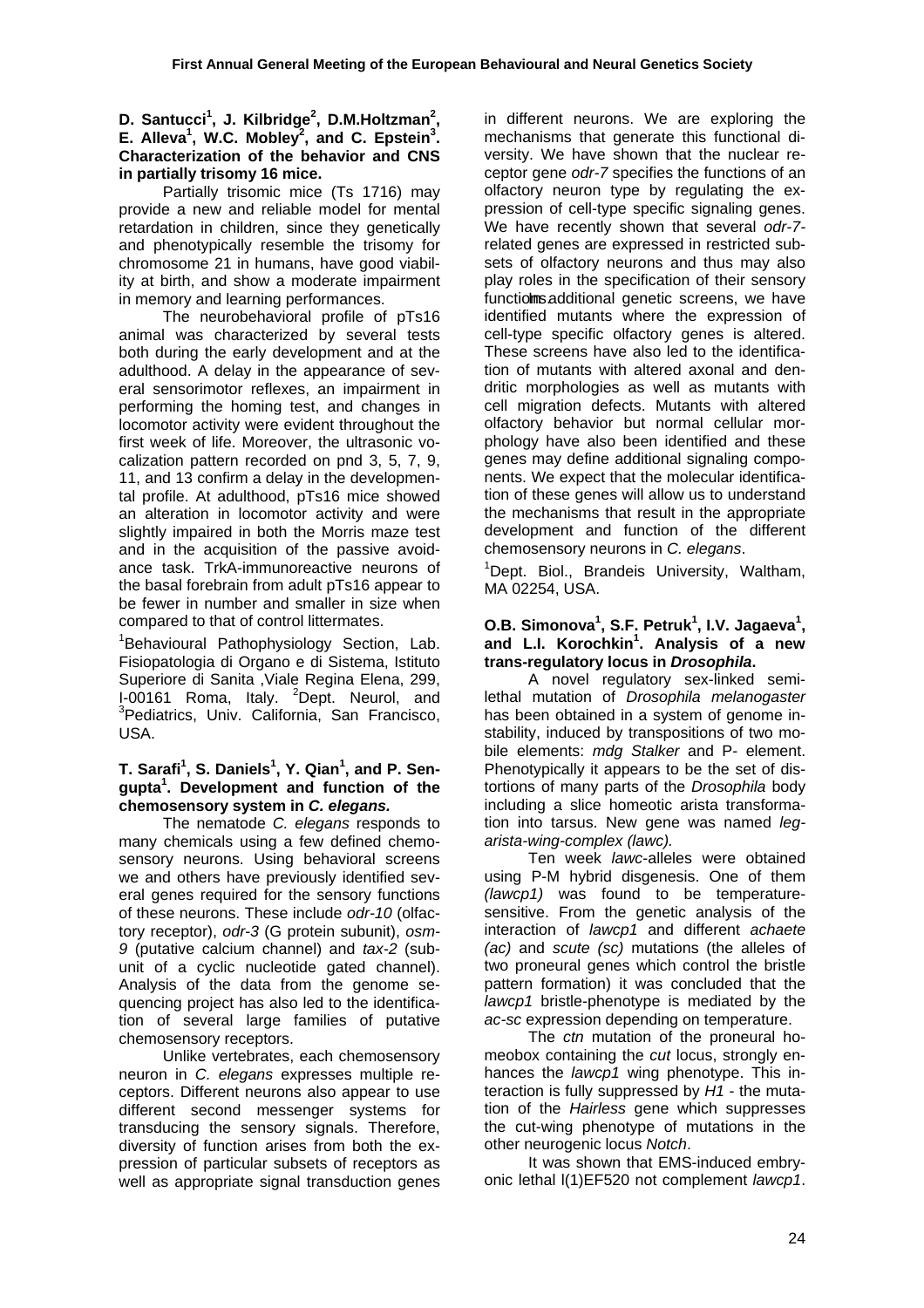Cuticle preparations of l(1)EF520 and *lawcp1*  embryos will be presented.

 The *lawcp1* mutation has been cloned and a *lawc* gene fragment was isolated. *lawcpdel* flies display an unusual morphological phenotype of the thorax. In addition, they have poor survival and three times longer embryonic stage of development. DNA blotting analysis revealed a 950 bp deletion of the gene region. Apparently, this deletion is the cause of the drastic *lawcpdel* phenotype.

*lawc* cDNA was isolated. Northern blot analysis revealed 9 kb mRNA in all stages of development but mostly at the embryonic stage.

<sup>1</sup>Institute of Gene Biology, Russian Academy of Sciences, 117334 Vavilov st. 34/5 Moscow, Russia.

#### **C.L.** Smith<sup>1</sup>, N. Broude<sup>1</sup>, S. Mapel<sup>1</sup>, Y. Shevchenko<sup>1</sup>, M. Lewis<sup>1</sup>, and J. Graber<sup>1</sup>. **Targeted genomic and conventional differential display: Analyzing monozygotic twins discordant for schizophrenia.**

 Conventional differential display (DD) is difficult and a widespread lack of success has led some to call it "differential dismay". We have developed a genomic differential display (GDD) and an targeted differential display (TDD) methods which allows differences between samples to be identified. Our methods use interspersed repeat sequences to target particular classes of genes and DNA sequences. In GDD, genomic restriction fragments containing the target sequence are isolated, PCR amplified, and displayed by size on an automatic DNA sequencing device. In enhanced TDD, cDNA containing the target sequence are displayed. Restriction fragment length polymorphisms may be due to insertions, deletions and rearrangments are detected as well as some single base pair differences. Using GDD we have identify differences between monozygotic discordant for Schizophrenia. Monozygotic twins were choosen to minimize irrelevent differences between samples. One goal of our work is to improve our analytical computational methods so that we will be able to apply this approach to analyze pools of affected vs non-affected individuals. This method is an alternative to positional cloning and is applicable potentially to a large number of neurodegenerative diseases.

<sup>1</sup>Center for Advanced Biotechnology and Depts Biomedical Engineering, Biology, and Pharmacology, Boston University, Boston, Mass 02215, USA.

# **I.A. Spitsyna<sup>1</sup> and T.I. Duka<sup>1</sup> . NCAM and GFAP distribution in brains of stressed rats with different alcohol tolerance.**

 An attempt was made to find out some details of the relationships between anxiety and alcohol disorders and the contents of neural adhesion molecule (NCAM) and glial fibrillar acidic protein (GFAP) as determined by ELISA in brains of stressed rats with different alcohol tolerance. Rat groups predisposed and non-predisposed to alcohol consumption were divided using an ethanol narcosis duration test. A model of chronic emotional maladaptation based on probable confirmation of audio and luminous stimuli by electric irritation was chosen for stress procedures. Distinct endocrine and neurochemical differences were initially found between the two groups. Strong increase of relative adrenal weight (1.5 times) and of the NCAM content (1.5-3 times) in cerebellum, striatum, and hippocampus with a simultaneous decrease in cerebral cortex were found in predisposed rats under chronic emotional maladaptation. Moreover, GFAP content was up-regulated in hippocampus and down-regulated in cerebral cortex. In the case of non-predisposed rats we have found only decreased levels of GFAP in hippocampus (in contrast to predisposed rats) and cerebral cortex. So, more obvious stress alterations were observed in the group of rats predisposed to alcohol consumption. We believe that strong expressed NCAM change in this group may be connected with developing anxiety.

<sup>1</sup>Dept. Biophysics and Biochemistry, State University, 72 Gagarin Ave., Dniepropetrovsk, 320625 Ukraine.

#### Th. Steimer<sup>1</sup>, P. Driscoll<sup>2</sup>, and P.E. Schulz<sup>1</sup>. **The Roman High-(RHA/Verh) and Low- (RLA/Verh) Avoidance rat lines/strains as a potential model for studying the etiology and pathophysiology of human anxiety and mood disorders.3**

 Roman high-(RHA/Verh) and low- (RLA/Verh) avoidance rats are selected and bred for rapid vs. poor acquisition of two-way, active avoidance. Divergent genetic selection has produced two lines/strains which differ in emotional reactivity and coping style. Thus, when exposed to unfamiliar environments, RLA/Verh rats are more emotionally reactive and less active copers than their RHA/Verh counterparts, showing signs of increased anxiety. These behavioral differences are associated with particular neuroendocrine and neurochemical characteristics, including enhanced hypothalamo-pituitary-adrenocortical (HPA) axis activation and increased prolactin secretion in the more emotional RLA/Verh rats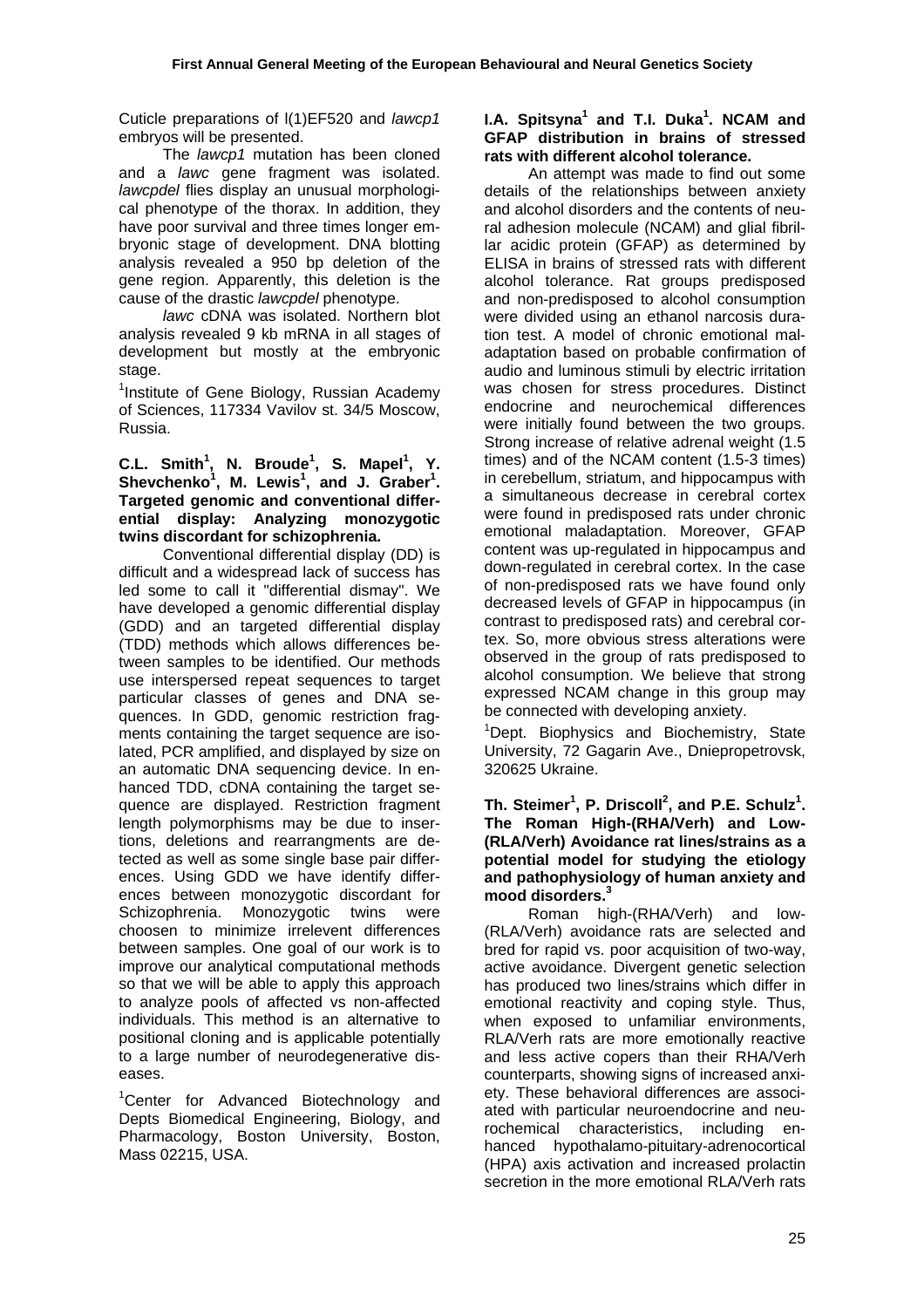following exposure to moderate stressors, as well as several differences in neurotransmitters systems. These divergent psychobiological characteristics can be used to investigate the role of emotional reactivity and coping style in behavioral and physiological adaptation to environmental and psychosocial challenges, as well as the underlying neuroendocrine/ neurochemical mechanisms. Emotional reactivity and coping style, as constitutive personality "traits", certainly play an important role in the etiology of human anxiety and mood disorders. It has been shown that the basic behavioral and neuroendocrine reactivity traits which characterize each of the Roman lines are genetically determined, but that their phenotypic expression is also influenced by environmental factors, e.g. postnatal handling. These psychogenetically-selected lines/ strains therefore provide a valuable model to study the respective roles of genetic and epigenetic factors in determining individual psychobiological profiles (e.g. neuroendocrine and behavioral reactivity vs. coping style), in connection with stress and adaptation. Moreover, recent experiments carried out in our laboratory indicate that sensitization may occur more easily in RLA/Verh rats after repeated exposure to moderate stressors. This differential sensitivity to the effects of prior stress could also provide a useful model to investigate the "sensitization" theory of affective disorders (Post, 1992). In summary, these psychogenetically-selected rats seem to offer a unique opportunity to investigate complex interactions between genes and the environment with respect to the development of particular biopsychological profiles which may predispose each individual's response to "the stress of life". They may contribute to a better understanding of the biobehavioral mechanisms involved in the occurrence of maladaptive syndromes such as human anxiety and affective disorders.

<sup>1</sup>Clinical Psychopharmacology Unit, HUG, University Dept. Psychiatry, Geneva, Switzerland. <sup>2</sup>Institut Nutztierwissenschaften, Physiologie und Tierhaltung, ETHZ, Zürich, Switzerland. 3 Work supported by grant No 31.36485.92 from the Fonds National Suisse de la Recherche Scientifique.

# **S.T. Sweeney<sup>1</sup>, R. Auburn<sup>1</sup>, P. Deak<sup>2</sup>, D.M. Glover2 , and C.J. O'Kane<sup>1</sup> . Screening for embryonic paralytic mutants.**

 Muscle movements of late *Drosophila* embryos include coordinated contractions of body wall muscles, gut muscle contraction, and heartbeat. We have previously shown that inhibition of synapse function abolishes coordinated body wall movements (1), although more general defects in neuromuscular development or function will also cause this phenotype. To identify further mutants with synaptic defects, we are screening embryonic lethal P element insertions for mutants with impaired body wall motility. Out of 500 lines screened, about 80 show severely impaired body wall motility. In most cases, heart and gut movements are not seriously affected, demonstrating that the phenotypes observed are not usually due to general cellular debilitation.

 To identify some of the genes affected, we have sequenced DNA flanking 25 of the insertions. About 12 have an insertion in a known gene. In vindication of the rationale of the screen, most of these are genes with known or likely roles in neuronal development or function *(pros, ming, svp, cpo),* muscle development or function *(who, Tropomyosin II, Paramyosin),* neuromuscular connectivity *(Tl)* or genes affecting the number and properties of differentiated cells *(stg, cycA).* Two of the mutants have an insertion in an identified gene, not previously associated with the phenotype we are screening for. These are an insertion in a protein phosphatase subunit gene, and in a gene encoding a small heat shock protein. Neither of these mutants has a severe anatomical defect. The remaining insertions have not yet been identified as lying in any identified gene.

<sup>1</sup>Dept. of Genetics, Univ. Cambridge, Downing Street, Cambridge, CB2 3EH, UK. <sup>2</sup>Dept. of Anatomy and Physiology, Univ. Dundee, UK.

### **F. Tronche1 , C. Kellendonk<sup>1</sup> , Th. Mantamadiotis<sup>1</sup> , K. Anlag<sup>1</sup> , and G. Schütz<sup>1</sup> . Analysis of glucocorticoids signaling by conditional mutations of the murine glucocorticoid receptor and CREB genes.**

 Glucocorticoids are involved in the regulation of numerous physiological processes. Most of the effects are thought to be mediated by the glucocorticoid receptor (GR) via activation and repression of gene expression. To analyze the molecular mechanisms that underlie glucocorticoid effects, mutations in the GR gene were generated in the mouse and analyzed. Mice with a disrupted glucocorticoid receptor gene die shortly after birth due to respiratory failure indicating an important role of the glucocorticoid receptor in lung function. Transcription of genes encoding gluconeogenic enzymes in liver is decreased. Proliferation of erythroid progenitors and ontogenesis of the adrenals are impaired. However, since all mice with a mutated GR die shortly after birth, the function of the receptor